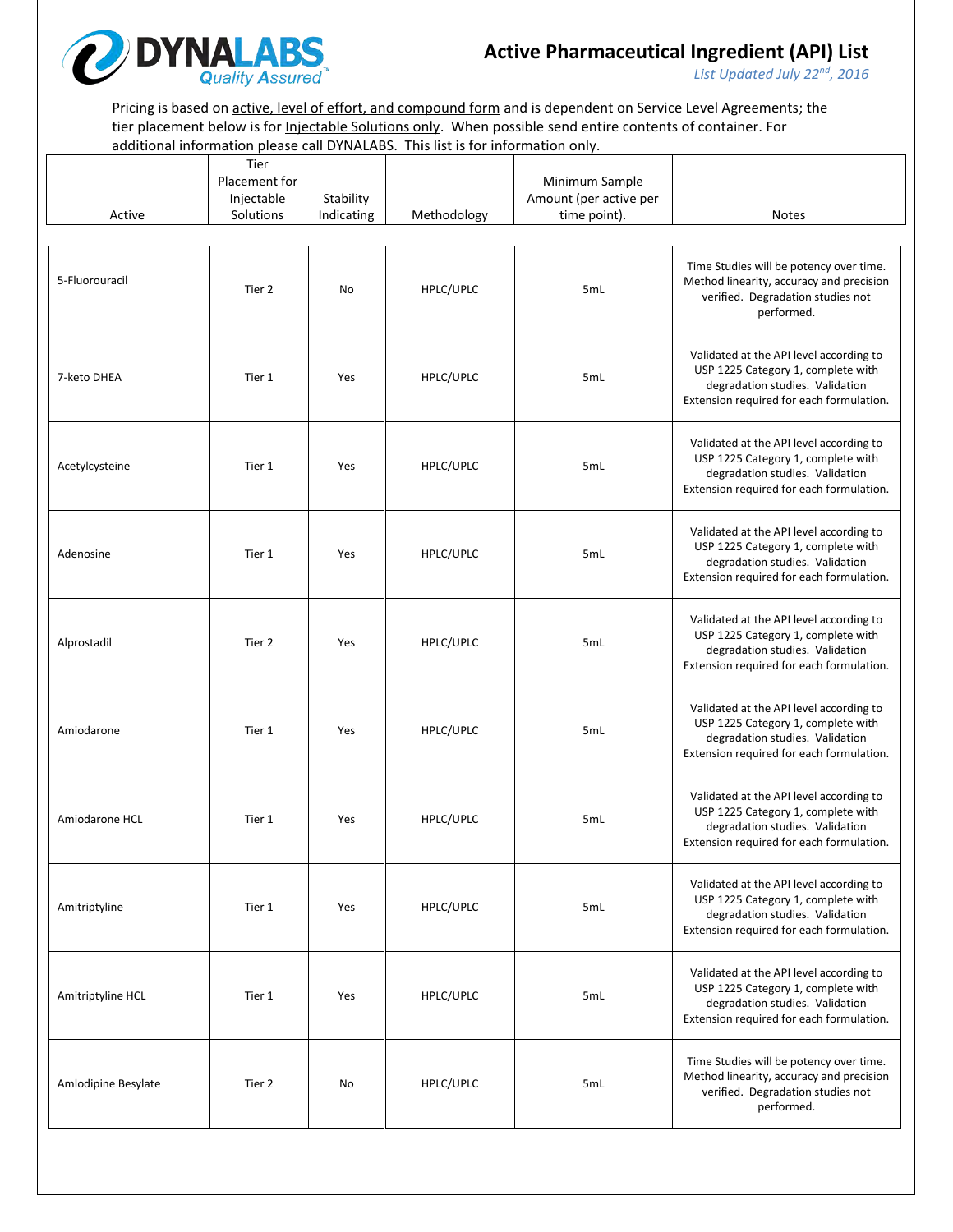

*List Updated July 22nd, 2016*

| Active                            | Tier<br>Placement for<br>Injectable<br>Solutions | Stability<br>Indicating | Methodology | Minimum Sample<br>Amount (per active per<br>time point). | <b>Notes</b>                                                                                                                                                 |
|-----------------------------------|--------------------------------------------------|-------------------------|-------------|----------------------------------------------------------|--------------------------------------------------------------------------------------------------------------------------------------------------------------|
| Ampicillin                        | Tier 3                                           | Yes                     | HPLC/UPLC   | 5mL                                                      | Validated at the API level according to<br>USP 1225 Category 1, complete with<br>degradation studies. Validation<br>Extension required for each formulation. |
| Anastrozole                       | Tier 1                                           | Yes                     | HPLC/UPLC   | 5mL                                                      | Validated at the API level according to<br>USP 1225 Category 1, complete with<br>degradation studies. Validation<br>Extension required for each formulation. |
| Ascorbic Acid                     | Tier 2                                           | Yes                     | HPLC/UPLC   | 5mL                                                      | Validated at the API level according to<br>USP 1225 Category 1, complete with<br>degradation studies. Validation<br>Extension required for each formulation. |
| Atropine                          | Tier 1                                           | Yes                     | HPLC/UPLC   | 5mL                                                      | Validated at the API level according to<br>USP 1225 Category 1, complete with<br>degradation studies. Validation<br>Extension required for each formulation. |
| Atropine Sulfate                  | Tier 1                                           | Yes                     | HPLC/UPLC   | 5mL                                                      | Validated at the API level according to<br>USP 1225 Category 1, complete with<br>degradation studies. Validation<br>Extension required for each formulation. |
| Baclofen                          | Tier 1                                           | Yes                     | HPLC/UPLC   | 5mL                                                      | Validated at the API level according to<br>USP 1225 Category 1, complete with<br>degradation studies. Validation<br>Extension required for each formulation. |
| Benzocaine                        | Tier 1                                           | Yes                     | HPLC/UPLC   | 5mL                                                      | Validated at the API level according to<br>USP 1225 Category 1, complete with<br>degradation studies. Validation<br>Extension required for each formulation. |
| Betamethasone (Base)              | Tier 1                                           | Yes                     | HPLC/UPLC   | 5mL                                                      | Validated at the API level according to<br>USP 1225 Category 1, complete with<br>degradation studies. Validation<br>Extension required for each formulation. |
| <b>Betamethasone Acetate</b>      | Tier 2                                           | Yes                     | HPLC/UPLC   | 5mL                                                      | Validated at the API level according to<br>USP 1225 Category 1, complete with<br>degradation studies. Validation<br>Extension required for each formulation. |
| Betamethasone Sodium<br>Phosphate | Tier 1                                           | Yes                     | HPLC/UPLC   | 5mL                                                      | Validated at the API level according to<br>USP 1225 Category 1, complete with<br>degradation studies. Validation<br>Extension required for each formulation. |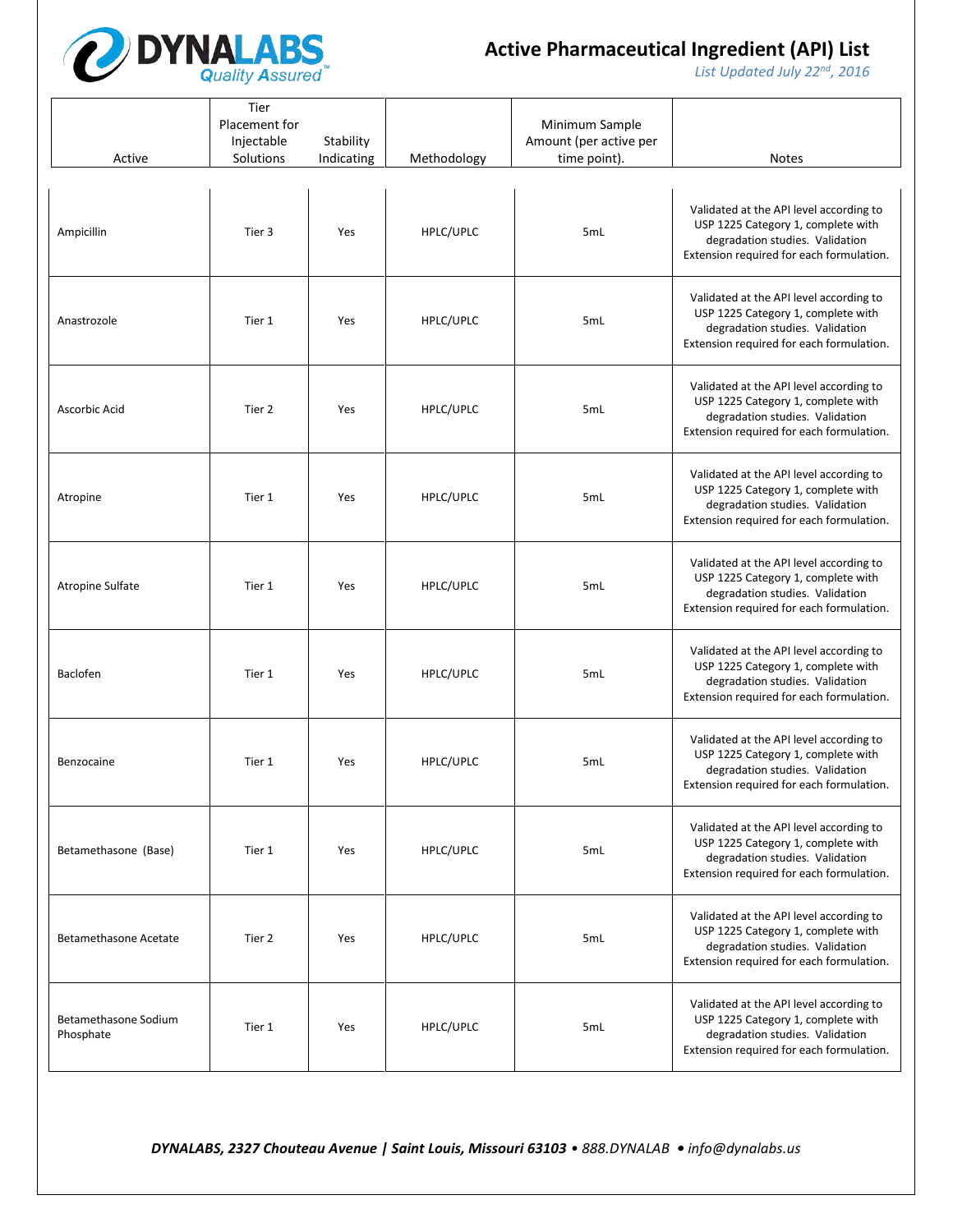

*List Updated July 22nd, 2016*

| Active                     | Tier<br>Placement for<br>Injectable<br>Solutions | Stability<br>Indicating | Methodology | Minimum Sample<br>Amount (per active per<br>time point). | Notes                                                                                                                                                        |
|----------------------------|--------------------------------------------------|-------------------------|-------------|----------------------------------------------------------|--------------------------------------------------------------------------------------------------------------------------------------------------------------|
| <b>Biotin</b>              | Tier 1                                           | Yes                     | HPLC/UPLC   | 5mL                                                      | Validated at the API level according to<br>USP 1225 Category 1, complete with<br>degradation studies. Validation<br>Extension required for each formulation. |
| Budesonide                 | Tier 2                                           | No                      | HPLC/UPLC   | 5mL                                                      | Time Studies will be potency over time.<br>Method linearity, accuracy and precision<br>verified. Degradation studies not<br>performed.                       |
| Bumetanide                 | Tier 1                                           | No                      | HPLC/UPLC   | 5mL                                                      | Time Studies will be potency over time.<br>Method linearity, accuracy and precision<br>verified. Degradation studies not<br>performed.                       |
| <b>Bupivacaine</b>         | Tier 1                                           | Yes                     | HPLC/UPLC   | 5mL                                                      | Validated at the API level according to<br>USP 1225 Category 1, complete with<br>degradation studies. Validation<br>Extension required for each formulation. |
| <b>Bupivacaine HCL</b>     | Tier 1                                           | Yes                     | HPLC/UPLC   | 5mL                                                      | Validated at the API level according to<br>USP 1225 Category 1, complete with<br>degradation studies. Validation<br>Extension required for each formulation. |
| Buprenorphine              | Tier 2                                           | Yes                     | HPLC/UPLC   | 5mL                                                      | Validated at the API level according to<br>USP 1225 Category 1, complete with<br>degradation studies. Validation<br>Extension required for each formulation. |
| <b>Buprenorphine HCL</b>   | Tier 2                                           | Yes                     | HPLC/UPLC   | 5mL                                                      | Validated at the API level according to<br>USP 1225 Category 1, complete with<br>degradation studies. Validation<br>Extension required for each formulation. |
| Caffeine                   | Tier 1                                           | Yes                     | HPLC/UPLC   | 5mL                                                      | Validated at the API level according to<br>USP 1225 Category 1, complete with<br>degradation studies. Validation<br>Extension required for each formulation. |
| Caffeine Citrate           | Tier 1                                           | No                      | HPLC/UPLC   | 5mL                                                      | Time Studies will be potency over time.<br>Method linearity, accuracy and precision<br>verified. Degradation studies not<br>performed.                       |
| Calcium Chloride Dihydrate | Tier 3                                           | No                      | IC          | IC                                                       | Time Studies will be potency over time.<br>Method linearity, accuracy and precision<br>verified. Degradation studies not<br>performed.                       |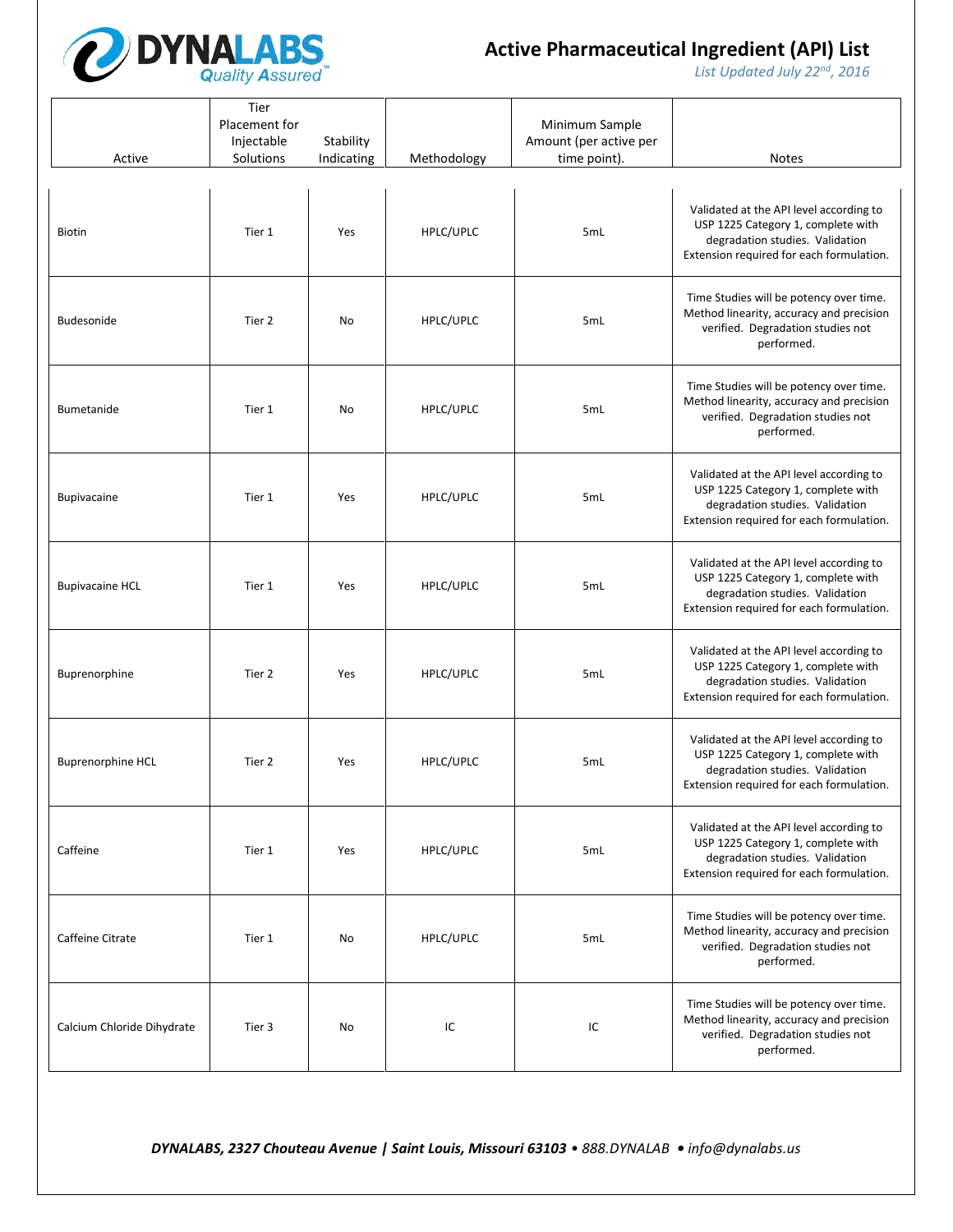

*List Updated July 22nd, 2016*

| Active             | Tier<br>Placement for<br>Injectable<br>Solutions | Stability<br>Indicating | Methodology | Minimum Sample<br>Amount (per active per<br>time point). | <b>Notes</b>                                                                                                                                                 |
|--------------------|--------------------------------------------------|-------------------------|-------------|----------------------------------------------------------|--------------------------------------------------------------------------------------------------------------------------------------------------------------|
| Calcium Citrate    | Tier 3                                           | No                      | IC          | IC                                                       | Time Studies will be potency over time.<br>Method linearity, accuracy and precision<br>verified. Degradation studies not<br>performed.                       |
| Calcium Gluconate  | Tier 3                                           | No                      | IC          | IC                                                       | Time Studies will be potency over time.<br>Method linearity, accuracy and precision<br>verified. Degradation studies not<br>performed.                       |
| Carbamazepine      | Tier 1                                           | Yes                     | HPLC/UPLC   | 5mL                                                      | Validated at the API level according to<br>USP 1225 Category 1, complete with<br>degradation studies. Validation<br>Extension required for each formulation. |
| Cefazolin          | Tier 1                                           | Yes                     | HPLC/UPLC   | 5mL                                                      | Validated at the API level according to<br>USP 1225 Category 1, complete with<br>degradation studies. Validation<br>Extension required for each formulation. |
| Cefazolin Sodium   | Tier 1                                           | Yes                     | HPLC/UPLC   | 5mL                                                      | Validated at the API level according to<br>USP 1225 Category 1, complete with<br>degradation studies. Validation<br>Extension required for each formulation. |
| Cefepime           | Tier 1                                           | Yes                     | HPLC/UPLC   | 5mL                                                      | Validated at the API level according to<br>USP 1225 Category 1, complete with<br>degradation studies. Validation<br>Extension required for each formulation. |
| Ceftazidime        | Tier 2                                           | Yes                     | HPLC/UPLC   | 5mL                                                      | Validated at the API level according to<br>USP 1225 Category 1, complete with<br>degradation studies. Validation<br>Extension required for each formulation. |
| Ceftriaxone        | Tier 3                                           | No                      | HPLC/UPLC   | 5mL                                                      | Time Studies will be potency over time.<br>Method linearity, accuracy and precision<br>verified. Degradation studies not<br>performed.                       |
| Ceftriaxone Sodium | Tier 3                                           | No                      | HPLC/UPLC   | 5mL                                                      | Time Studies will be potency over time.<br>Method linearity, accuracy and precision<br>verified. Degradation studies not<br>performed.                       |
| Cefuroxime         | Tier 1                                           | Yes                     | HPLC/UPLC   | 5mL                                                      | Validated at the API level according to<br>USP 1225 Category 1, complete with<br>degradation studies. Validation<br>Extension required for each formulation. |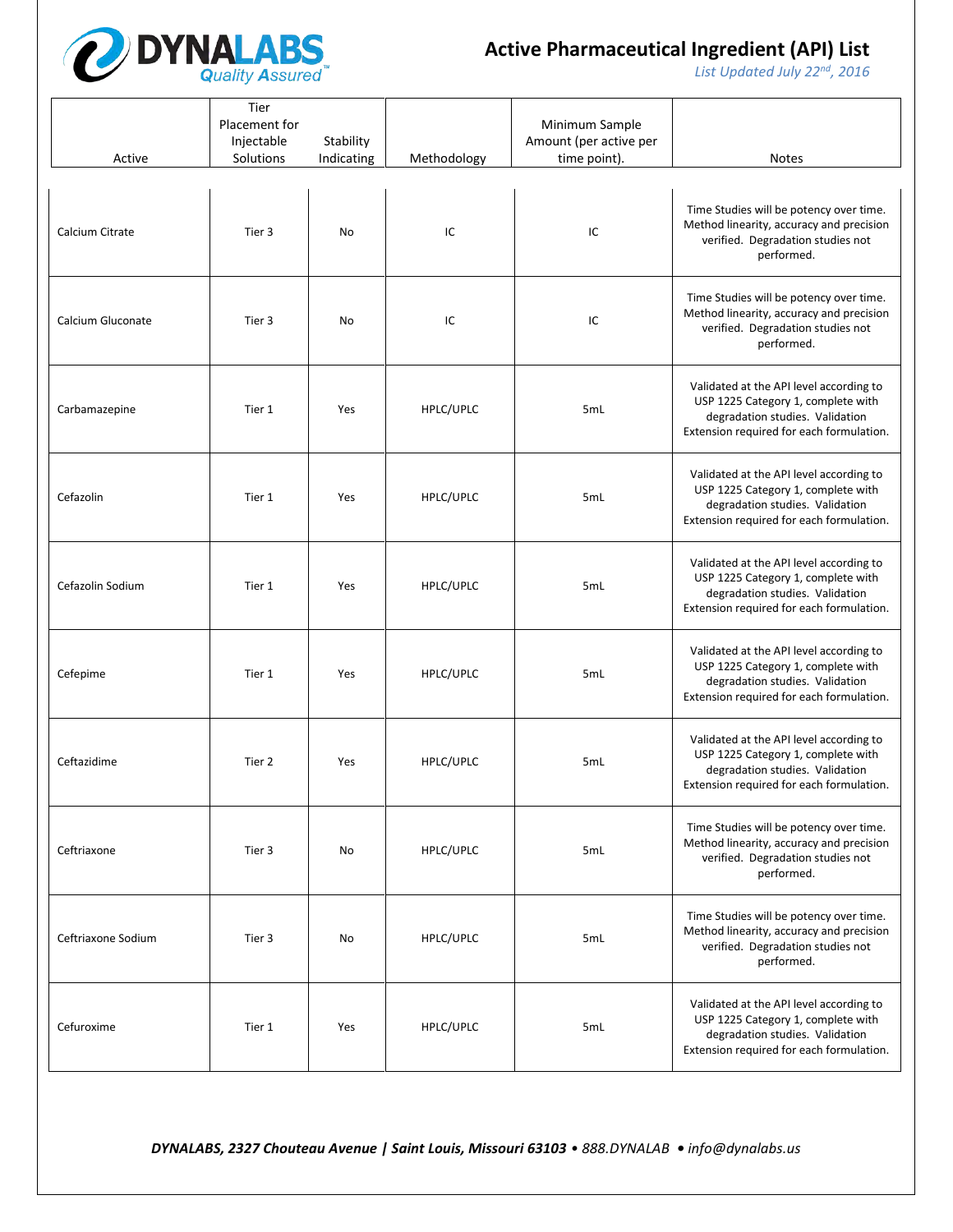

*List Updated July 22nd, 2016*

| Active                | Tier<br>Placement for<br>Injectable<br>Solutions | Stability<br>Indicating | Methodology | Minimum Sample<br>Amount (per active per<br>time point). | <b>Notes</b>                                                                                                                                                 |
|-----------------------|--------------------------------------------------|-------------------------|-------------|----------------------------------------------------------|--------------------------------------------------------------------------------------------------------------------------------------------------------------|
| Cefuroxime Sodium     | Tier 1                                           | Yes                     | HPLC/UPLC   | 5mL                                                      | Validated at the API level according to<br>USP 1225 Category 1, complete with<br>degradation studies. Validation<br>Extension required for each formulation. |
| Ciprofloxacin         | Tier 1                                           | Yes                     | HPLC/UPLC   | 5mL                                                      | Validated at the API level according to<br>USP 1225 Category 1, complete with<br>degradation studies. Validation<br>Extension required for each formulation. |
| Ciprofloxacin HCL     | Tier 1                                           | Yes                     | HPLC/UPLC   | 5mL                                                      | Validated at the API level according to<br>USP 1225 Category 1, complete with<br>degradation studies. Validation<br>Extension required for each formulation. |
| Clenbuterol           | Tier 2                                           | No                      | UV          | 5mL                                                      | Formulation cannot contain<br>Preservatives, Flavorings, Dyes, and<br>cannot be multi-active. Formula review<br>may be required.                             |
| Clindamycin           | Tier 1                                           | Yes                     | HPLC/UPLC   | 5mL                                                      | Validated at the API level according to<br>USP 1225 Category 1, complete with<br>degradation studies. Validation<br>Extension required for each formulation. |
| Clindamycin HCl       | Tier 2                                           | No                      | HPLC/UPLC   | 5mL                                                      | Time Studies will be potency over time.<br>Method linearity, accuracy and precision<br>verified. Degradation studies not<br>performed.                       |
| Clindamycin Phosphate | Tier 1                                           | Yes                     | HPLC/UPLC   | 5mL                                                      | Validated at the API level according to<br>USP 1225 Category 1, complete with<br>degradation studies. Validation<br>Extension required for each formulation. |
| Clonidine             | Tier 1                                           | Yes                     | HPLC/UPLC   | 5mL                                                      | Validated at the API level according to<br>USP 1225 Category 1, complete with<br>degradation studies. Validation<br>Extension required for each formulation. |
| Clonidine HCL         | Tier 1                                           | Yes                     | HPLC/UPLC   | 5mL                                                      | Validated at the API level according to<br>USP 1225 Category 1, complete with<br>degradation studies. Validation<br>Extension required for each formulation. |
| Colchicine            | Tier 2                                           | No                      | UV          | 5mL                                                      | Formulation cannot contain<br>Preservatives, Flavorings, Dyes, and<br>cannot be multi-active. Formula review<br>may be required.                             |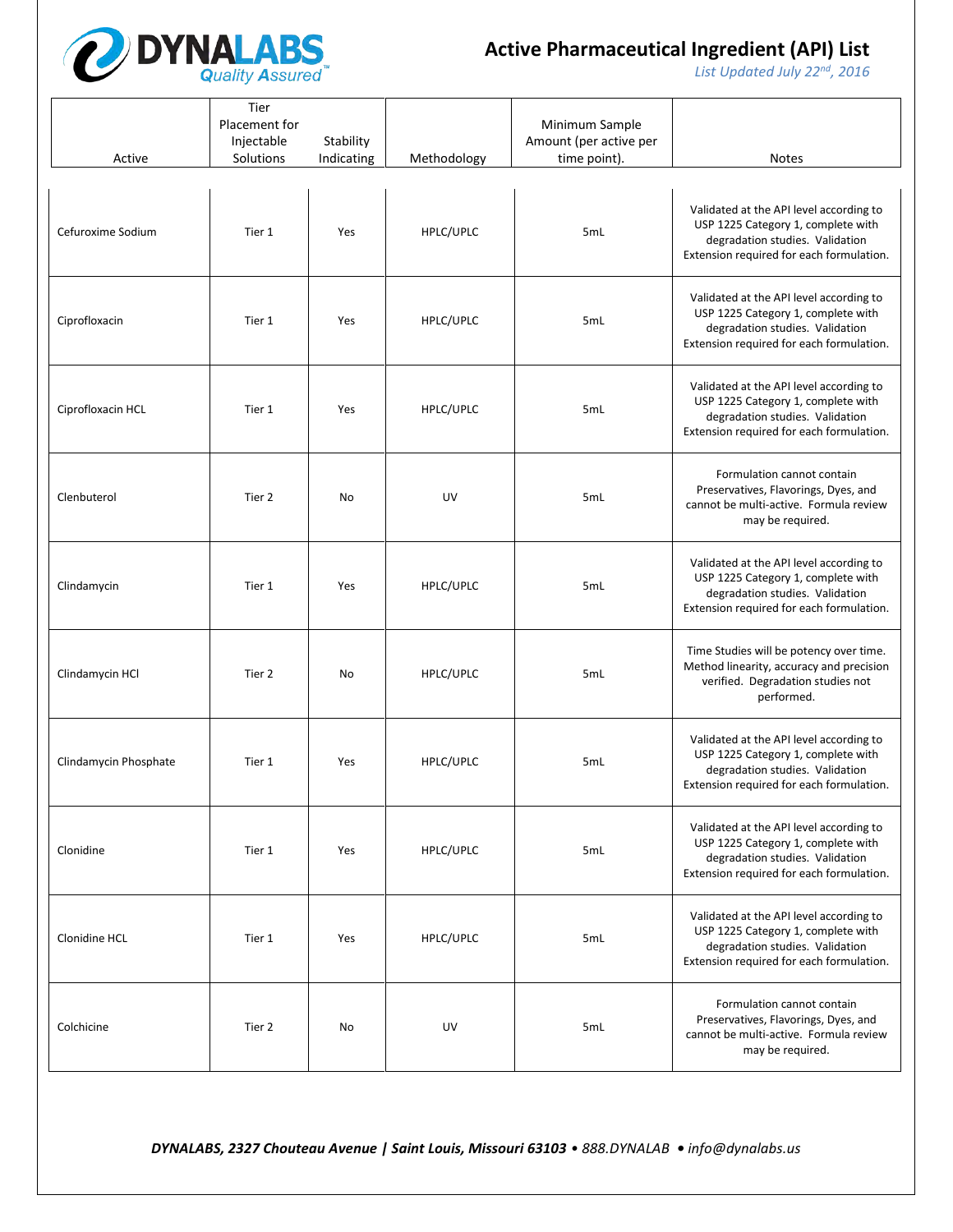

*List Updated July 22nd, 2016*

| Active                            | Tier<br>Placement for<br>Injectable<br>Solutions | Stability<br>Indicating | Methodology | Minimum Sample<br>Amount (per active per<br>time point). | <b>Notes</b>                                                                                                                                                 |
|-----------------------------------|--------------------------------------------------|-------------------------|-------------|----------------------------------------------------------|--------------------------------------------------------------------------------------------------------------------------------------------------------------|
| Cromolyn                          | Tier 2                                           | No                      | UV          | 5mL                                                      | Formulation cannot contain<br>Preservatives, Flavorings, Dyes, and<br>cannot be multi-active. Formula review<br>may be required.                             |
| Cyanocobalamin                    | Tier 1                                           | Yes                     | HPLC/UPLC   | 5mL                                                      | Validated at the API level according to<br>USP 1225 Category 1, complete with<br>degradation studies. Validation<br>Extension required for each formulation. |
| Cyclobenzaprine                   | Tier 1                                           | Yes                     | HPLC/UPLC   | 5mL                                                      | Validated at the API level according to<br>USP 1225 Category 1, complete with<br>degradation studies. Validation<br>Extension required for each formulation. |
| Cyclobenzaprine HCL               | Tier 1                                           | Yes                     | HPLC/UPLC   | 5mL                                                      | Validated at the API level according to<br>USP 1225 Category 1, complete with<br>degradation studies. Validation<br>Extension required for each formulation. |
| Cyclopentolate                    | Tier 1                                           | Yes                     | HPLC/UPLC   | 5mL                                                      | Validated at the API level according to<br>USP 1225 Category 1, complete with<br>degradation studies. Validation<br>Extension required for each formulation. |
| Dehydroepianodrosterone<br>(DHEA) | Tier 1                                           | Yes                     | HPLC/UPLC   | 5mL                                                      | Validated at the API level according to<br>USP 1225 Category 1, complete with<br>degradation studies. Validation<br>Extension required for each formulation. |
| Dexamethasone Acetate             | Tier 2                                           | Yes                     | HPLC/UPLC   | 5mL                                                      | Validated at the API level according to<br>USP 1225 Category 1, complete with<br>degradation studies. Validation<br>Extension required for each formulation. |
| Dexamethasone Phosphate           | Tier 1                                           | Yes                     | HPLC/UPLC   | 5mL                                                      | Validated at the API level according to<br>USP 1225 Category 1, complete with<br>degradation studies. Validation<br>Extension required for each formulation. |
| Dexamethasone Sodium<br>Phosphate | Tier 1                                           | Yes                     | HPLC/UPLC   | 5mL                                                      | Validated at the API level according to<br>USP 1225 Category 1, complete with<br>degradation studies. Validation<br>Extension required for each formulation. |
| Dexmedetomidine<br>(Precedex)     | Tier 2                                           | Yes                     | HPLC/UPLC   | 5mL                                                      | Validated at the API level according to<br>USP 1225 Category 1, complete with<br>degradation studies. Validation<br>Extension required for each formulation. |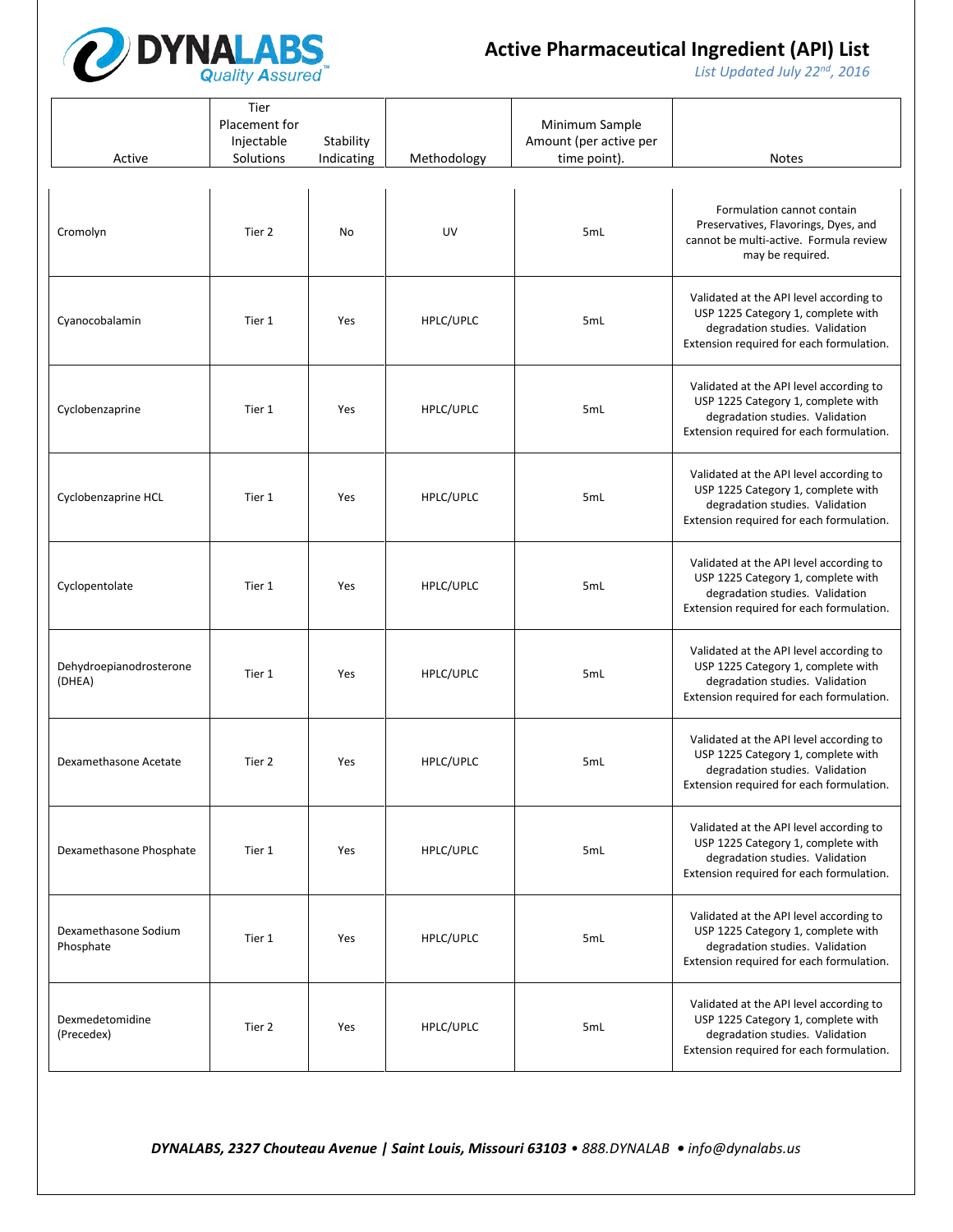

*List Updated July 22nd, 2016*

| Active                           | Tier<br>Placement for<br>Injectable<br>Solutions | Stability<br>Indicating | Methodology | Minimum Sample<br>Amount (per active per<br>time point). | <b>Notes</b>                                                                                                                                                 |
|----------------------------------|--------------------------------------------------|-------------------------|-------------|----------------------------------------------------------|--------------------------------------------------------------------------------------------------------------------------------------------------------------|
| Dextromethorphan<br>Hydrobromide | Tier 2                                           | Yes                     | HPLC/UPLC   | 5mL                                                      | Validated at the API level according to<br>USP 1225 Category 1, complete with<br>degradation studies. Validation<br>Extension required for each formulation. |
| Diazepam                         | Tier 1                                           | Yes                     | HPLC/UPLC   | 5mL                                                      | Validated at the API level according to<br>USP 1225 Category 1, complete with<br>degradation studies. Validation<br>Extension required for each formulation. |
| Diclofenac                       | Tier 1                                           | Yes                     | HPLC/UPLC   | 5mL                                                      | Validated at the API level according to<br>USP 1225 Category 1, complete with<br>degradation studies. Validation<br>Extension required for each formulation. |
| Diclofenac Potassium             | Tier 1                                           | Yes                     | HPLC/UPLC   | 5mL                                                      | Validated at the API level according to<br>USP 1225 Category 1, complete with<br>degradation studies. Validation<br>Extension required for each formulation. |
| Diclofenac Sodium                | Tier 1                                           | Yes                     | HPLC/UPLC   | 5mL                                                      | Validated at the API level according to<br>USP 1225 Category 1, complete with<br>degradation studies. Validation<br>Extension required for each formulation. |
| Diltiazem                        | Tier 1                                           | Yes                     | HPLC/UPLC   | 5mL                                                      | Validated at the API level according to<br>USP 1225 Category 1, complete with<br>degradation studies. Validation<br>Extension required for each formulation. |
| Diltiazem HCL                    | Tier 1                                           | Yes                     | HPLC/UPLC   | 5mL                                                      | Validated at the API level according to<br>USP 1225 Category 1, complete with<br>degradation studies. Validation<br>Extension required for each formulation. |
| Diphenhydramine                  | Tier 2                                           | Yes                     | HPLC/UPLC   | 5mL                                                      | Validated at the API level according to<br>USP 1225 Category 1, complete with<br>degradation studies. Validation<br>Extension required for each formulation. |
| Dipyridamole                     | Tier 1                                           | Yes                     | HPLC/UPLC   | 5mL                                                      | Validated at the API level according to<br>USP 1225 Category 1, complete with<br>degradation studies. Validation<br>Extension required for each formulation. |
| Dobutamine                       | Tier 1                                           | Yes                     | HPLC/UPLC   | 5mL                                                      | Validated at the API level according to<br>USP 1225 Category 1, complete with<br>degradation studies. Validation<br>Extension required for each formulation. |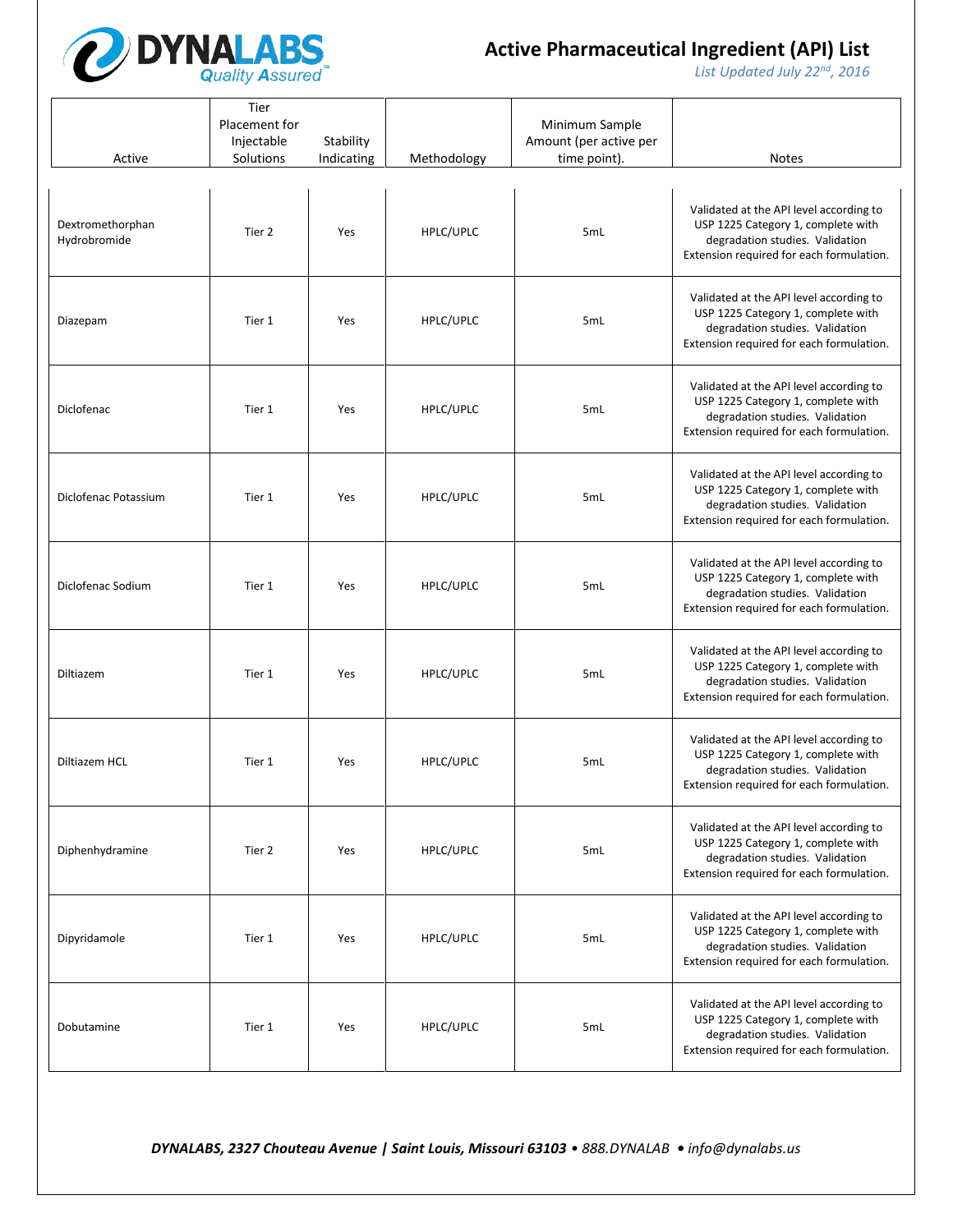

*List Updated July 22nd, 2016*

| Active                   | Tier<br>Placement for<br>Injectable<br>Solutions | Stability<br>Indicating | Methodology | Minimum Sample<br>Amount (per active per<br>time point). | <b>Notes</b>                                                                                                                                                 |
|--------------------------|--------------------------------------------------|-------------------------|-------------|----------------------------------------------------------|--------------------------------------------------------------------------------------------------------------------------------------------------------------|
| Dopamine                 | Tier 1                                           | Yes                     | HPLC/UPLC   | 5mL                                                      | Validated at the API level according to<br>USP 1225 Category 1, complete with<br>degradation studies. Validation<br>Extension required for each formulation. |
| Dopamine HCL             | Tier 1                                           | Yes                     | HPLC/UPLC   | 5mL                                                      | Validated at the API level according to<br>USP 1225 Category 1, complete with<br>degradation studies. Validation<br>Extension required for each formulation. |
| Doxepin                  | Tier 2                                           | Yes                     | HPLC/UPLC   | 5mL                                                      | Validated at the API level according to<br>USP 1225 Category 1, complete with<br>degradation studies. Validation<br>Extension required for each formulation. |
| Doxepin HCL              | Tier 2                                           | Yes                     | HPLC/UPLC   | 5mL                                                      | Validated at the API level according to<br>USP 1225 Category 1, complete with<br>degradation studies. Validation<br>Extension required for each formulation. |
| Droperidol               | Tier 1                                           | Yes                     | HPLC/UPLC   | 5 <sub>mL</sub>                                          | Validated at the API level according to<br>USP 1225 Category 1, complete with<br>degradation studies. Validation<br>Extension required for each formulation. |
| Edetate Calcium Disodium | Tier 2                                           | No                      | Titration   | Titration                                                | Multi-actives and excipients may deem<br>sample untestable. Formula review may<br>be required.                                                               |
| Edetate Disodium         | Tier 2                                           | No                      | Titration   | Titration                                                | Multi-actives and excipients may deem<br>sample untestable. Formula review may<br>be required.                                                               |
| Ephedrine                | Tier 1                                           | Yes                     | HPLC/UPLC   | 5mL                                                      | Validated at the API level according to<br>USP 1225 Category 1, complete with<br>degradation studies. Validation<br>Extension required for each formulation. |
| Ephedrine HCL            | Tier 1                                           | Yes                     | HPLC/UPLC   | 5mL                                                      | Validated at the API level according to<br>USP 1225 Category 1, complete with<br>degradation studies. Validation<br>Extension required for each formulation. |
| <b>Ephedrine Sulfate</b> | Tier 1                                           | Yes                     | HPLC/UPLC   | 5mL                                                      | Validated at the API level according to<br>USP 1225 Category 1, complete with<br>degradation studies. Validation<br>Extension required for each formulation. |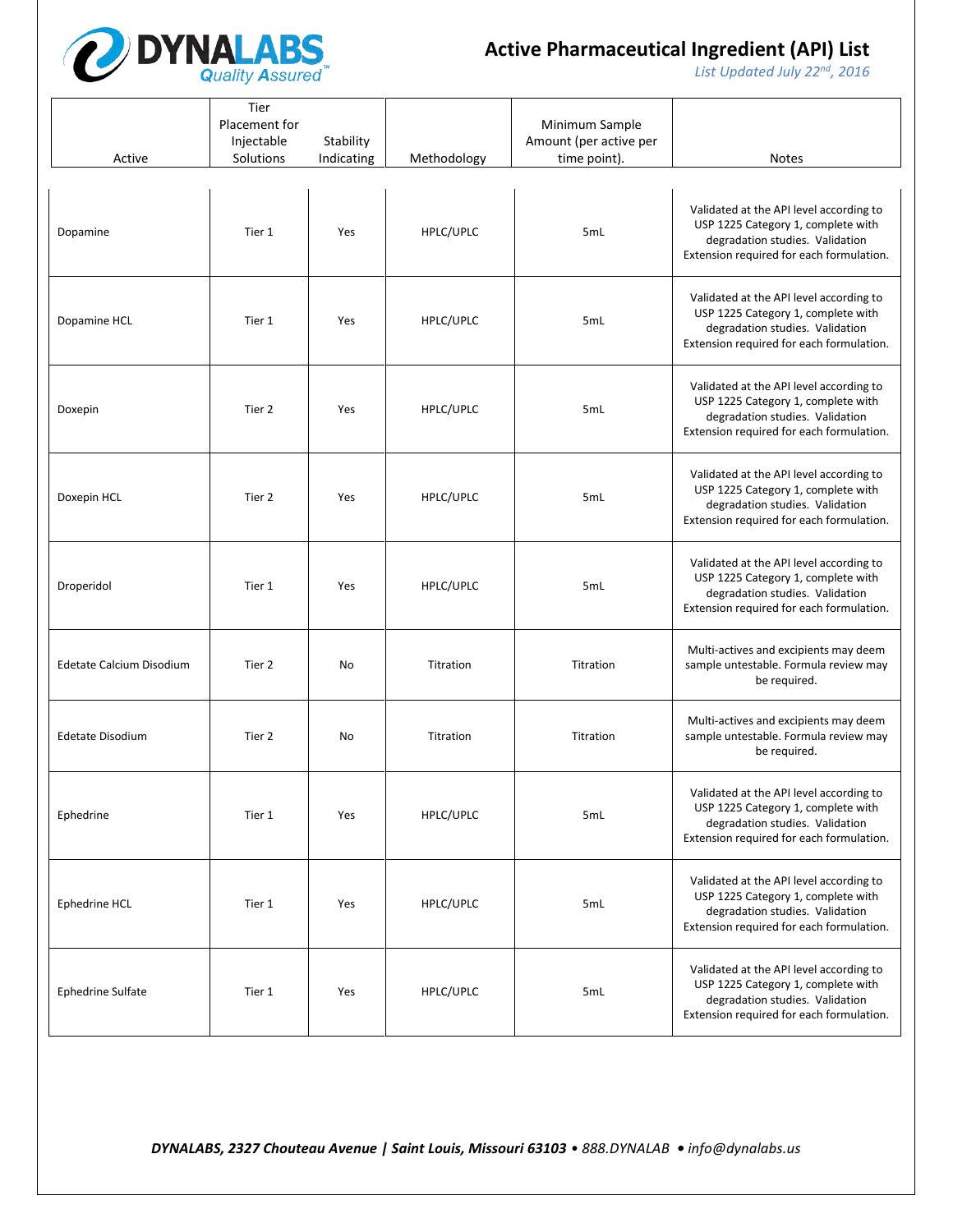

*List Updated July 22nd, 2016*

| Active                     | Tier<br>Placement for<br>Injectable<br>Solutions | Stability<br>Indicating | Methodology | Minimum Sample<br>Amount (per active per<br>time point). | <b>Notes</b>                                                                                                                                                 |
|----------------------------|--------------------------------------------------|-------------------------|-------------|----------------------------------------------------------|--------------------------------------------------------------------------------------------------------------------------------------------------------------|
| Epinephrine                | Tier 1                                           | Yes                     | HPLC/UPLC   | 5mL                                                      | Validated at the API level according to<br>USP 1225 Category 1, complete with<br>degradation studies. Validation<br>Extension required for each formulation. |
| Epinephrine Bitartrate     | Tier 1                                           | Yes                     | HPLC/UPLC   | 5mL                                                      | Validated at the API level according to<br>USP 1225 Category 1, complete with<br>degradation studies. Validation<br>Extension required for each formulation. |
| Epinephrine HCL            | Tier 1                                           | Yes                     | HPLC/UPLC   | 5mL                                                      | Validated at the API level according to<br>USP 1225 Category 1, complete with<br>degradation studies. Validation<br>Extension required for each formulation. |
| Estradiol                  | Tier 1                                           | Yes                     | HPLC/UPLC   | 5mL                                                      | Validated at the API level according to<br>USP 1225 Category 1, complete with<br>degradation studies. Validation<br>Extension required for each formulation. |
| <b>Estradiol Cypionate</b> | Tier 2                                           | No                      | HPLC/UPLC   | 5mL                                                      | Time Studies will be potency over time.<br>Method linearity, accuracy and precision<br>verified. Degradation studies not<br>performed.                       |
| <b>Estradiol Valerate</b>  | Tier 2                                           | Yes                     | HPLC/UPLC   | 5mL                                                      | Validated at the API level according to<br>USP 1225 Category 1, complete with<br>degradation studies. Validation<br>Extension required for each formulation. |
| Estriol                    | Tier 1                                           | Yes                     | HPLC/UPLC   | 5mL                                                      | Validated at the API level according to<br>USP 1225 Category 1, complete with<br>degradation studies. Validation<br>Extension required for each formulation. |
| Estrone                    | Tier 1                                           | Yes                     | HPLC/UPLC   | 5mL                                                      | Validated at the API level according to<br>USP 1225 Category 1, complete with<br>degradation studies. Validation<br>Extension required for each formulation. |
| Etomidate                  | Tier 2                                           | Yes                     | HPLC/UPLC   | 5mL                                                      | Validated at the API level according to<br>USP 1225 Category 1, complete with<br>degradation studies. Validation<br>Extension required for each formulation. |
| Fentanyl                   | Tier 1                                           | Yes                     | HPLC/UPLC   | 5mL                                                      | Validated at the API level according to<br>USP 1225 Category 1, complete with<br>degradation studies. Validation<br>Extension required for each formulation. |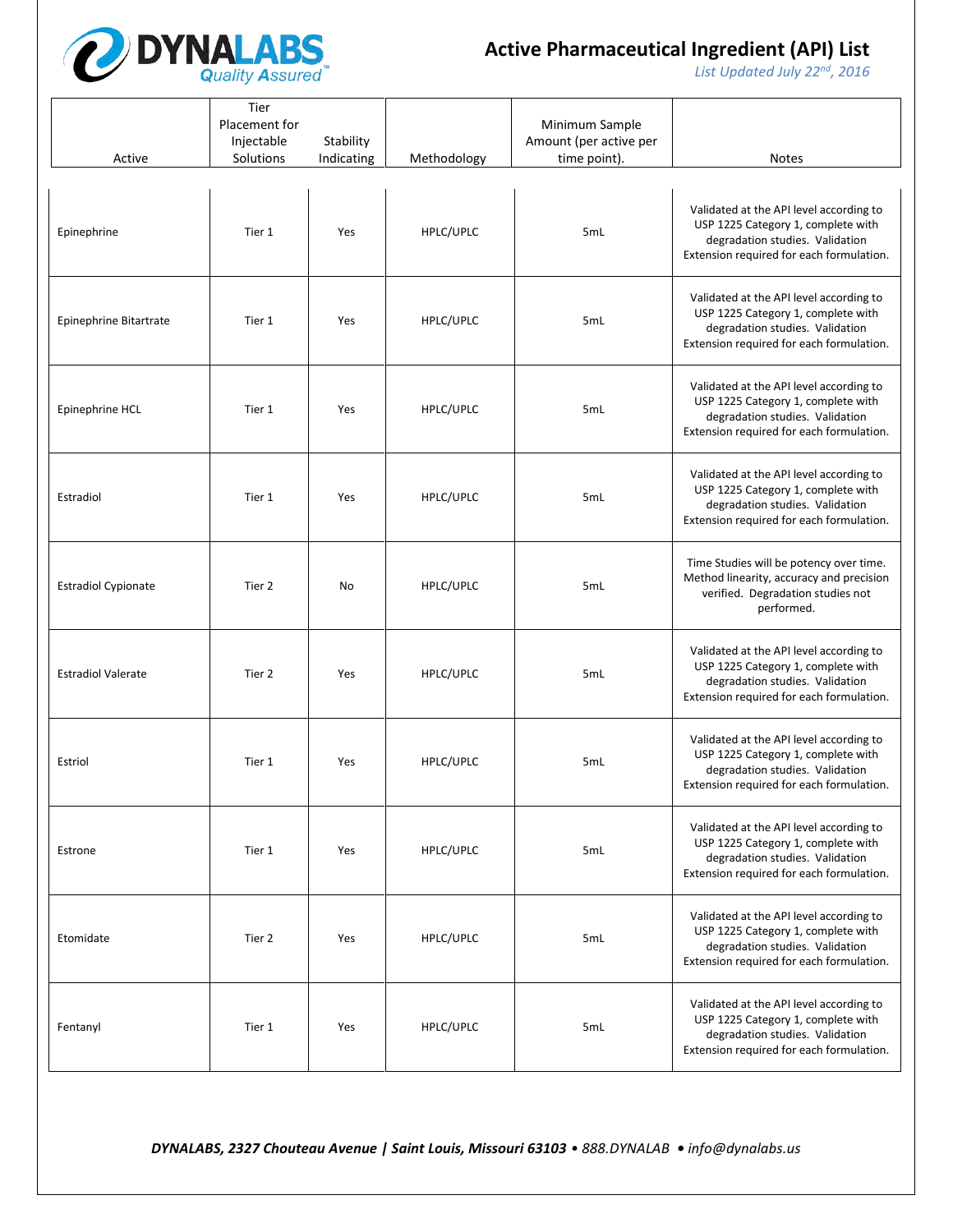

*List Updated July 22nd, 2016*

| Active             | Tier<br>Placement for<br>Injectable<br>Solutions | Stability<br>Indicating | Methodology | Minimum Sample<br>Amount (per active per<br>time point). | <b>Notes</b>                                                                                                                                                 |
|--------------------|--------------------------------------------------|-------------------------|-------------|----------------------------------------------------------|--------------------------------------------------------------------------------------------------------------------------------------------------------------|
| Fentanyl Citrate   | Tier 1                                           | Yes                     | HPLC/UPLC   | 5mL                                                      | Validated at the API level according to<br>USP 1225 Category 1, complete with<br>degradation studies. Validation<br>Extension required for each formulation. |
| Finasteride        | Tier 1                                           | Yes                     | HPLC/UPLC   | 5mL                                                      | Validated at the API level according to<br>USP 1225 Category 1, complete with<br>degradation studies. Validation<br>Extension required for each formulation. |
| Fluconazole        | Tier 2                                           | No                      | UV          | 5mL                                                      | Formulation cannot contain<br>Preservatives, Flavorings, Dyes, and<br>cannot be multi-active. Formula review<br>may be required.                             |
| Fluorouracil       | Tier 2                                           | No                      | HPLC/UPLC   | 5mL                                                      | Time Studies will be potency over time.<br>Method linearity, accuracy and precision<br>verified. Degradation studies not<br>performed.                       |
| Flurbiprofen       | Tier 1                                           | Yes                     | HPLC/UPLC   | 5mL                                                      | Validated at the API level according to<br>USP 1225 Category 1, complete with<br>degradation studies. Validation<br>Extension required for each formulation. |
| <b>Folic Acid</b>  | Tier 2                                           | No                      | HPLC/UPLC   | 5mL                                                      | Time Studies will be potency over time.<br>Method linearity, accuracy and precision<br>verified. Degradation studies not<br>performed.                       |
| Furosemide         | Tier 2                                           | Yes                     | HPLC/UPLC   | 5mL                                                      | Validated at the API level according to<br>USP 1225 Category 1, complete with<br>degradation studies. Validation<br>Extension required for each formulation. |
| Gabapentin         | Tier 1                                           | Yes                     | HPLC/UPLC   | 5mL                                                      | Validated at the API level according to<br>USP 1225 Category 1, complete with<br>degradation studies. Validation<br>Extension required for each formulation. |
| Gentamicin         | Tier 3                                           | Yes                     | HPLC/UPLC   | 5mL                                                      | Validated at the API level according to<br>USP 1225 Category 1, complete with<br>degradation studies. Validation<br>Extension required for each formulation. |
| Gentamicin Sulfate | Tier 3                                           | Yes                     | HPLC/UPLC   | 5mL                                                      | Validated at the API level according to<br>USP 1225 Category 1, complete with<br>degradation studies. Validation<br>Extension required for each formulation. |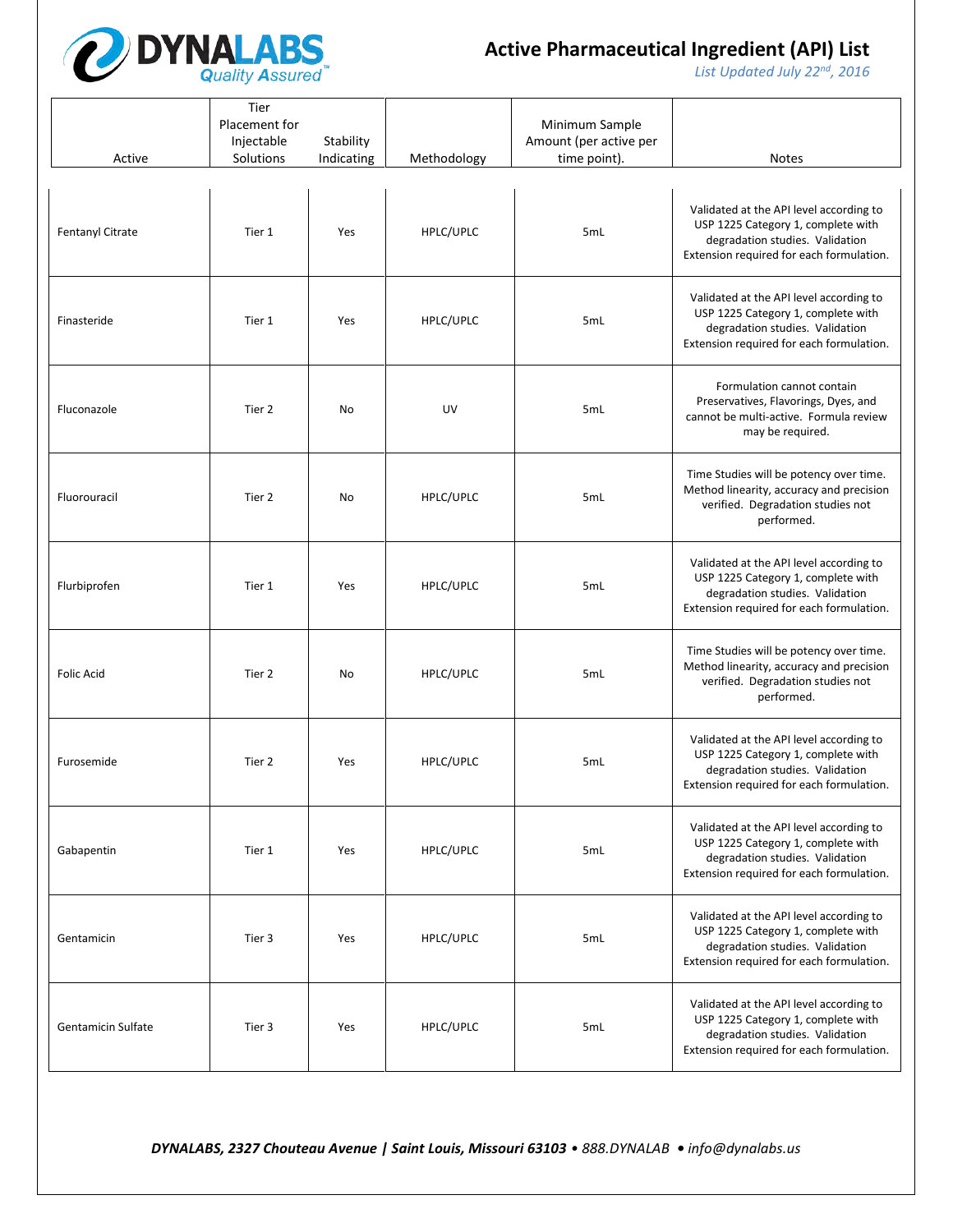

*List Updated July 22nd, 2016*

| Active                             | Tier<br>Placement for<br>Injectable<br>Solutions | Stability<br>Indicating | Methodology | Minimum Sample<br>Amount (per active per<br>time point). | <b>Notes</b>                                                                                                                                                 |
|------------------------------------|--------------------------------------------------|-------------------------|-------------|----------------------------------------------------------|--------------------------------------------------------------------------------------------------------------------------------------------------------------|
| <b>Glutathione Reduced</b>         | Tier 2                                           | Yes                     | HPLC/UPLC   | 5mL                                                      | Validated at the API level according to<br>USP 1225 Category 1, complete with<br>degradation studies. Validation<br>Extension required for each formulation. |
| Glycopyrrolate                     | Tier 1                                           | Yes                     | HPLC/UPLC   | 5mL                                                      | Validated at the API level according to<br>USP 1225 Category 1, complete with<br>degradation studies. Validation<br>Extension required for each formulation. |
| Guaifenesin                        | Tier 1                                           | Yes                     | HPLC/UPLC   | 5mL                                                      | Validated at the API level according to<br>USP 1225 Category 1, complete with<br>degradation studies. Validation<br>Extension required for each formulation. |
| <b>Hyaluronic Acid</b>             | Tier 3                                           | No                      | UV          | 5mL                                                      | Formulation cannot contain<br>Preservatives, Flavorings, Dyes, and<br>cannot be multi-active. Formula review<br>may be required.                             |
| Hydrocortisone                     | Tier 1                                           | Yes                     | HPLC/UPLC   | 5mL                                                      | Validated at the API level according to<br>USP 1225 Category 1, complete with<br>degradation studies. Validation<br>Extension required for each formulation. |
| Hydrocortisone Acetate             | Tier 1                                           | Yes                     | HPLC/UPLC   | 5mL                                                      | Validated at the API level according to<br>USP 1225 Category 1, complete with<br>degradation studies. Validation<br>Extension required for each formulation. |
| Hydrocortisone Sodium<br>Phosphate | Tier 1                                           | No                      | HPLC/UPLC   | 5mL                                                      | Time Studies will be potency over time.<br>Method linearity, accuracy and precision<br>verified. Degradation studies not<br>performed.                       |
| Hydrocortisone Succinate           | Tier 1                                           | No                      | HPLC/UPLC   | 5mL                                                      | Time Studies will be potency over time.<br>Method linearity, accuracy and precision<br>verified. Degradation studies not<br>performed.                       |
| Hydromorphone                      | Tier 1                                           | Yes                     | HPLC/UPLC   | 5mL                                                      | Validated at the API level according to<br>USP 1225 Category 1, complete with<br>degradation studies. Validation<br>Extension required for each formulation. |
| Hydromorphone HCL                  | Tier 1                                           | Yes                     | HPLC/UPLC   | 5mL                                                      | Validated at the API level according to<br>USP 1225 Category 1, complete with<br>degradation studies. Validation<br>Extension required for each formulation. |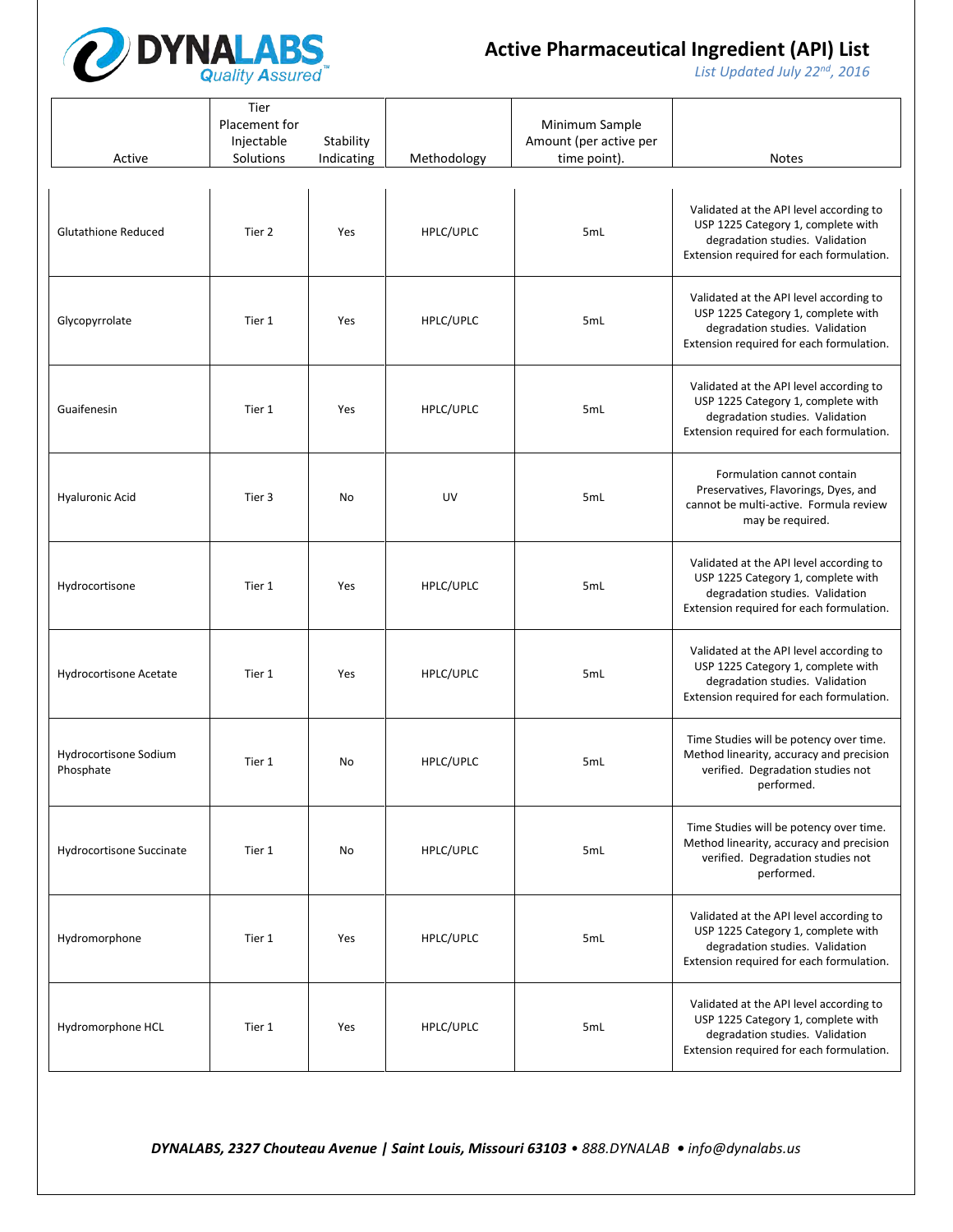

*List Updated July 22nd, 2016*

| Active                          | Tier<br>Placement for<br>Injectable<br>Solutions | Stability<br>Indicating | Methodology | Minimum Sample<br>Amount (per active per<br>time point). | <b>Notes</b>                                                                                                                                                 |
|---------------------------------|--------------------------------------------------|-------------------------|-------------|----------------------------------------------------------|--------------------------------------------------------------------------------------------------------------------------------------------------------------|
| Hydroxocobalamin                | Tier 1                                           | Yes                     | HPLC/UPLC   | 5mL                                                      | Validated at the API level according to<br>USP 1225 Category 1, complete with<br>degradation studies. Validation<br>Extension required for each formulation. |
| Hydroxocobalamin HCL            | Tier 1                                           | Yes                     | HPLC/UPLC   | 5mL                                                      | Validated at the API level according to<br>USP 1225 Category 1, complete with<br>degradation studies. Validation<br>Extension required for each formulation. |
| Hydroxyprogesterone<br>Caproate | Tier 1                                           | Yes                     | HPLC/UPLC   | 5mL                                                      | Validated at the API level according to<br>USP 1225 Category 1, complete with<br>degradation studies. Validation<br>Extension required for each formulation. |
| Ibuprofen                       | Tier 1                                           | Yes                     | HPLC/UPLC   | 5mL                                                      | Validated at the API level according to<br>USP 1225 Category 1, complete with<br>degradation studies. Validation<br>Extension required for each formulation. |
| Indocyanine green               | Tier 2                                           | No                      | UV          | 5mL                                                      | Formulation cannot contain<br>Preservatives, Flavorings, Dyes, and<br>cannot be multi-active. Formula review<br>may be required.                             |
| Iohexol                         | Tier 2                                           | Yes                     | HPLC/UPLC   | 5mL                                                      | Validated at the API level according to<br>USP 1225 Category 1, complete with<br>degradation studies. Validation<br>Extension required for each formulation. |
| Ipratropium Bromide             | Tier 2                                           | No                      | UV          | 5mL                                                      | Formulation cannot contain<br>Preservatives, Flavorings, Dyes, and<br>cannot be multi-active. Formula review<br>may be required.                             |
| Itraconazole                    | Tier 2                                           | No                      | UV          | 5mL                                                      | Formulation cannot contain<br>Preservatives, Flavorings, Dyes, and<br>cannot be multi-active. Formula review<br>may be required.                             |
| Ketamine                        | Tier 1                                           | Yes                     | HPLC/UPLC   | 5mL                                                      | Validated at the API level according to<br>USP 1225 Category 1, complete with<br>degradation studies. Validation<br>Extension required for each formulation. |
| Ketamine HCL                    | Tier 1                                           | Yes                     | HPLC/UPLC   | 5mL                                                      | Validated at the API level according to<br>USP 1225 Category 1, complete with<br>degradation studies. Validation<br>Extension required for each formulation. |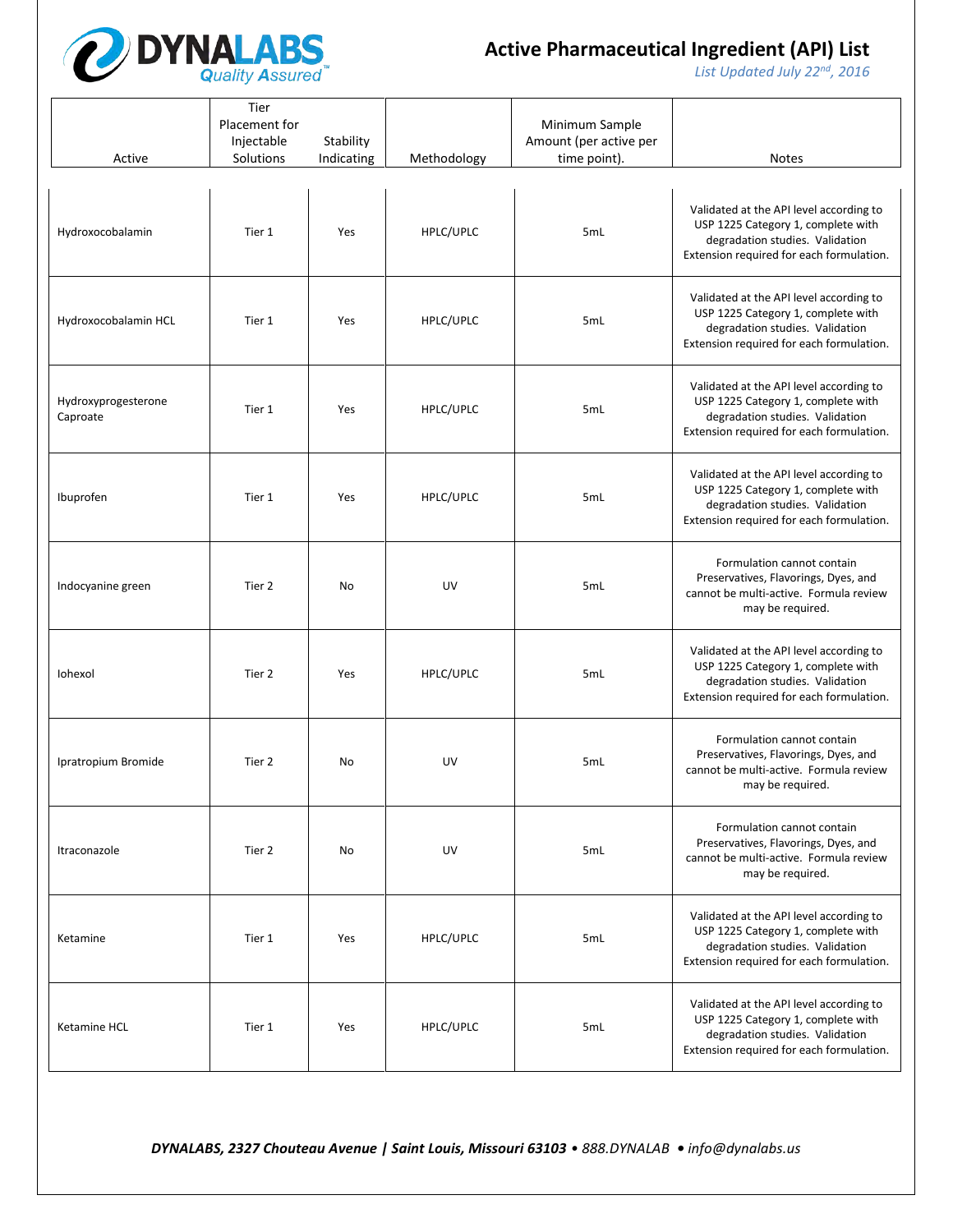

*List Updated July 22nd, 2016*

| Active                 | Tier<br>Placement for<br>Injectable<br>Solutions | Stability<br>Indicating | Methodology | Minimum Sample<br>Amount (per active per<br>time point). | <b>Notes</b>                                                                                                                                                 |
|------------------------|--------------------------------------------------|-------------------------|-------------|----------------------------------------------------------|--------------------------------------------------------------------------------------------------------------------------------------------------------------|
| Ketoprofen             | Tier 1                                           | Yes                     | HPLC/UPLC   | 5mL                                                      | Validated at the API level according to<br>USP 1225 Category 1, complete with<br>degradation studies. Validation<br>Extension required for each formulation. |
| Ketorolac              | Tier 1                                           | Yes                     | HPLC/UPLC   | 5mL                                                      | Validated at the API level according to<br>USP 1225 Category 1, complete with<br>degradation studies. Validation<br>Extension required for each formulation. |
| Ketorolac Tromethamine | Tier 1                                           | Yes                     | HPLC/UPLC   | 5mL                                                      | Validated at the API level according to<br>USP 1225 Category 1, complete with<br>degradation studies. Validation<br>Extension required for each formulation. |
| Labetalol HCL          | Tier 1                                           | Yes                     | HPLC/UPLC   | 5mL                                                      | Validated at the API level according to<br>USP 1225 Category 1, complete with<br>degradation studies. Validation<br>Extension required for each formulation. |
| Leuprolide             | Tier 3                                           | Yes                     | HPLC/UPLC   | 5mL                                                      | Validated at the API level according to<br>USP 1225 Category 1, complete with<br>degradation studies. Validation<br>Extension required for each formulation. |
| Leuprolide Acetate     | Tier 3                                           | Yes                     | HPLC/UPLC   | 5mL                                                      | Validated at the API level according to<br>USP 1225 Category 1, complete with<br>degradation studies. Validation<br>Extension required for each formulation. |
| Levothyroxine          | Tier 3                                           | Yes                     | HPLC/UPLC   | 5mL                                                      | Validated at the API level according to<br>USP 1225 Category 1, complete with<br>degradation studies. Validation<br>Extension required for each formulation. |
| Levothyroxine Sodium   | Tier 3                                           | Yes                     | HPLC/UPLC   | 5mL                                                      | Validated at the API level according to<br>USP 1225 Category 1, complete with<br>degradation studies. Validation<br>Extension required for each formulation. |
| Lidocaine              | Tier 1                                           | Yes                     | HPLC/UPLC   | 5mL                                                      | Validated at the API level according to<br>USP 1225 Category 1, complete with<br>degradation studies. Validation<br>Extension required for each formulation. |
| Lidocaine HCL          | Tier 1                                           | Yes                     | HPLC/UPLC   | 5mL                                                      | Validated at the API level according to<br>USP 1225 Category 1, complete with<br>degradation studies. Validation<br>Extension required for each formulation. |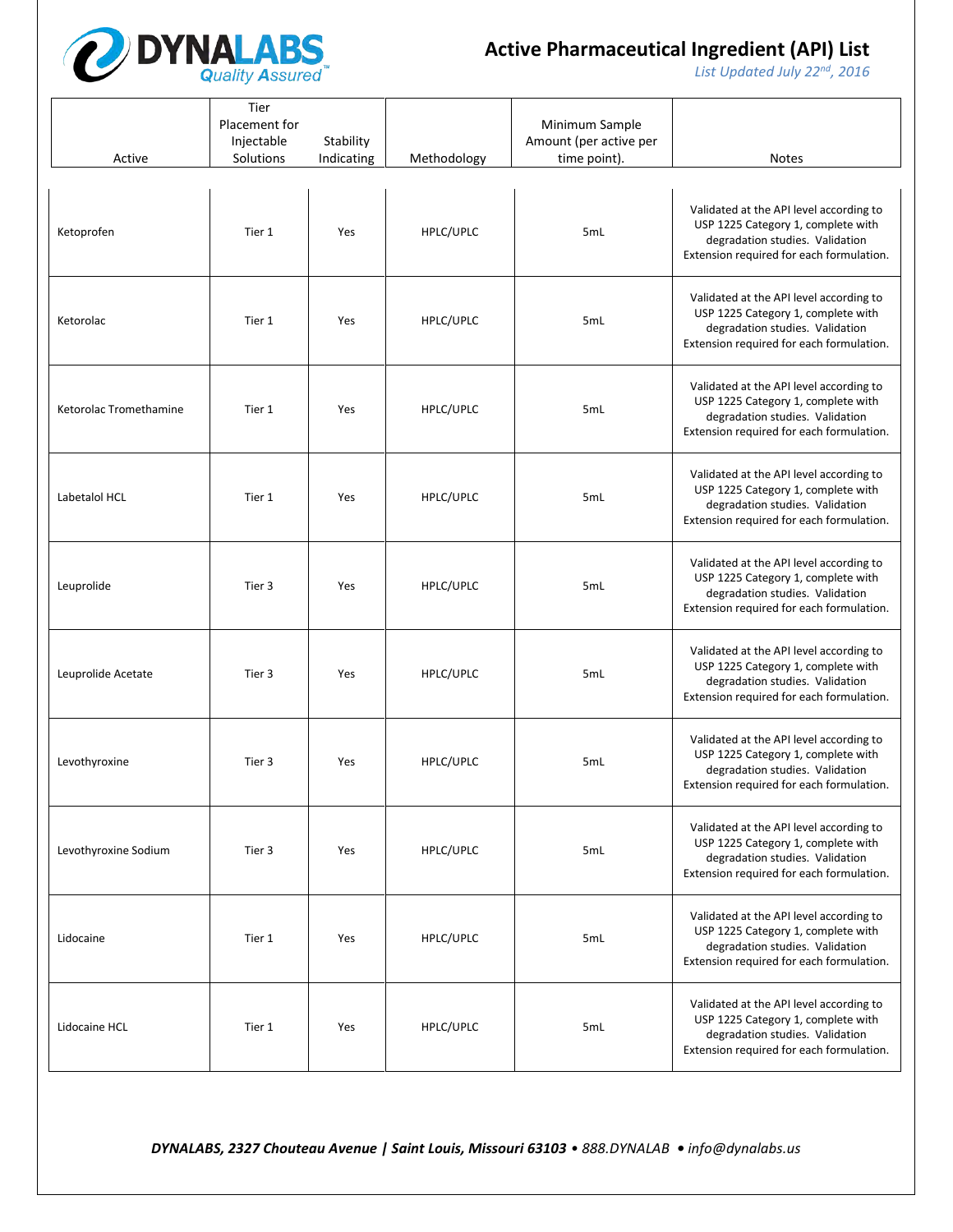

*List Updated July 22nd, 2016*

| Active                            | Tier<br>Placement for<br>Injectable<br>Solutions | Stability<br>Indicating | Methodology | Minimum Sample<br>Amount (per active per<br>time point). | <b>Notes</b>                                                                                                                                                 |
|-----------------------------------|--------------------------------------------------|-------------------------|-------------|----------------------------------------------------------|--------------------------------------------------------------------------------------------------------------------------------------------------------------|
| Liothyronine                      | Tier 3                                           | Yes                     | HPLC/UPLC   | 5mL                                                      | Validated at the API level according to<br>USP 1225 Category 1, complete with<br>degradation studies. Validation<br>Extension required for each formulation. |
| Liothyronine Sodium               | Tier 3                                           | Yes                     | HPLC/UPLC   | 5mL                                                      | Validated at the API level according to<br>USP 1225 Category 1, complete with<br>degradation studies. Validation<br>Extension required for each formulation. |
| Lipoic Acid                       | Tier 2                                           | No                      | UV          | 5mL                                                      | Formulation cannot contain<br>Preservatives, Flavorings, Dyes, and<br>cannot be multi-active. Formula review<br>may be required.                             |
| Lorazepam                         | Tier 1                                           | Yes                     | HPLC/UPLC   | 5mL                                                      | Validated at the API level according to<br>USP 1225 Category 1, complete with<br>degradation studies. Validation<br>Extension required for each formulation. |
| Magensium Chloride<br>Hexahydrate | Tier 3                                           | No                      | IC          | IC                                                       | Time Studies will be potency over time.<br>Method linearity, accuracy and precision<br>verified. Degradation studies not<br>performed.                       |
| Magnesium Chloride                | Tier 3                                           | No                      | IC          | IC                                                       | Time Studies will be potency over time.<br>Method linearity, accuracy and precision<br>verified. Degradation studies not<br>performed.                       |
| Magnesium Citrate                 | Tier 3                                           | No                      | IC          | IC                                                       | Time Studies will be potency over time.<br>Method linearity, accuracy and precision<br>verified. Degradation studies not<br>performed.                       |
| Magnesium Sulfate                 | Tier 3                                           | No                      | IC          | IC                                                       | Time Studies will be potency over time.<br>Method linearity, accuracy and precision<br>verified. Degradation studies not<br>performed.                       |
| Medroxyprogesterone<br>Acetate    | Tier 2                                           | No                      | UV          | 5mL                                                      | Formulation cannot contain<br>Preservatives, Flavorings, Dyes, and<br>cannot be multi-active. Formula review<br>may be required.                             |
| Meloxicam                         | Tier 1                                           | Yes                     | HPLC/UPLC   | 5mL                                                      | Validated at the API level according to<br>USP 1225 Category 1, complete with<br>degradation studies. Validation<br>Extension required for each formulation. |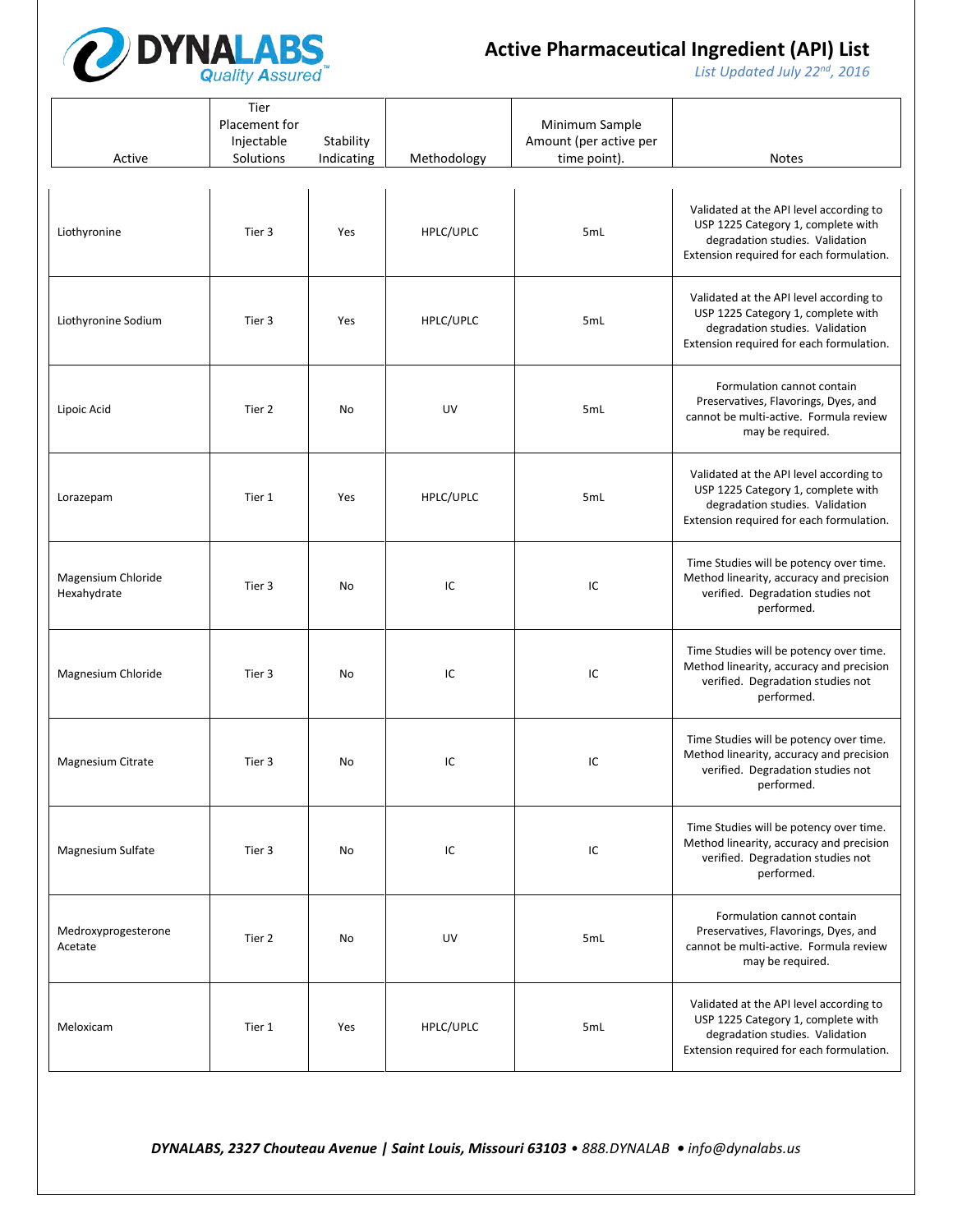

*List Updated July 22nd, 2016*

| Active                        | Tier<br>Placement for<br>Injectable<br>Solutions | Stability<br>Indicating | Methodology | Minimum Sample<br>Amount (per active per<br>time point). | <b>Notes</b>                                                                                                                                                 |
|-------------------------------|--------------------------------------------------|-------------------------|-------------|----------------------------------------------------------|--------------------------------------------------------------------------------------------------------------------------------------------------------------|
| Meperidine                    | Tier 2                                           | Yes                     | HPLC/UPLC   | 5mL                                                      | Validated at the API level according to<br>USP 1225 Category 1, complete with<br>degradation studies. Validation<br>Extension required for each formulation. |
| Meperidine HCL                | Tier 2                                           | Yes                     | HPLC/UPLC   | 5mL                                                      | Validated at the API level according to<br>USP 1225 Category 1, complete with<br>degradation studies. Validation<br>Extension required for each formulation. |
| Mepivacaine HCL               | Tier 1                                           | Yes                     | HPLC/UPLC   | 5mL                                                      | Validated at the API level according to<br>USP 1225 Category 1, complete with<br>degradation studies. Validation<br>Extension required for each formulation. |
| Methadone HCL                 | Tier 1                                           | Yes                     | HPLC/UPLC   | 5mL                                                      | Validated at the API level according to<br>USP 1225 Category 1, complete with<br>degradation studies. Validation<br>Extension required for each formulation. |
| Methohexital                  | Tier 2                                           | Yes                     | HPLC/UPLC   | 5mL                                                      | Validated at the API level according to<br>USP 1225 Category 1, complete with<br>degradation studies. Validation<br>Extension required for each formulation. |
| Methohexital Sodium           | Tier 2                                           | Yes                     | HPLC/UPLC   | 5mL                                                      | Validated at the API level according to<br>USP 1225 Category 1, complete with<br>degradation studies. Validation<br>Extension required for each formulation. |
| Methylcoabalamin              | Tier 2                                           | No                      | UV          | 5mL                                                      | Formulation cannot contain<br>Preservatives, Flavorings, Dyes, and<br>cannot be multi-active. Formula review<br>may be required.                             |
| Methylphenidate               | Tier 1                                           | No                      | HPLC/UPLC   | 5mL                                                      | Time Studies will be potency over time.<br>Method linearity, accuracy and precision<br>verified. Degradation studies not<br>performed.                       |
| Methylprednisolone            | Tier 2                                           | Yes                     | HPLC/UPLC   | 5mL                                                      | Validated at the API level according to<br>USP 1225 Category 1, complete with<br>degradation studies. Validation<br>Extension required for each formulation. |
| Methylprednisolone<br>Acetate | Tier 2                                           | Yes                     | HPLC/UPLC   | 5mL                                                      | Validated at the API level according to<br>USP 1225 Category 1, complete with<br>degradation studies. Validation<br>Extension required for each formulation. |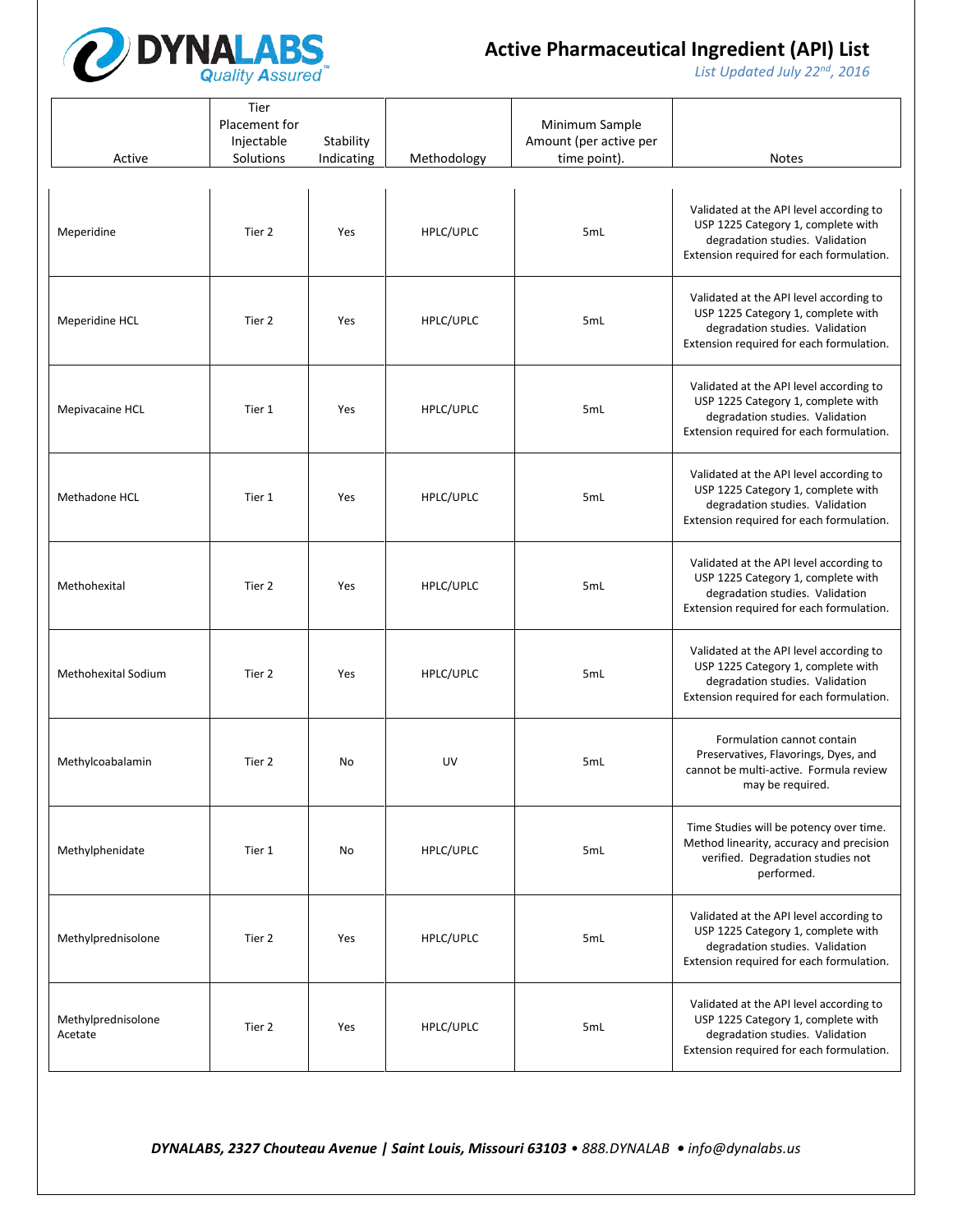

*List Updated July 22nd, 2016*

| Active                                 | Tier<br>Placement for<br>Injectable<br>Solutions | Stability<br>Indicating | Methodology | Minimum Sample<br>Amount (per active per<br>time point). | Notes                                                                                                                                                        |
|----------------------------------------|--------------------------------------------------|-------------------------|-------------|----------------------------------------------------------|--------------------------------------------------------------------------------------------------------------------------------------------------------------|
| Methylprednisolone Sodium<br>Succinate | Tier 1                                           | Yes                     | HPLC/UPLC   | 5mL                                                      | Validated at the API level according to<br>USP 1225 Category 1, complete with<br>degradation studies. Validation<br>Extension required for each formulation. |
| Metoclopramide                         | Tier 1                                           | Yes                     | HPLC/UPLC   | 5mL                                                      | Validated at the API level according to<br>USP 1225 Category 1, complete with<br>degradation studies. Validation<br>Extension required for each formulation. |
| Metoclopramide HCL                     | Tier 1                                           | Yes                     | HPLC/UPLC   | 5mL                                                      | Validated at the API level according to<br>USP 1225 Category 1, complete with<br>degradation studies. Validation<br>Extension required for each formulation. |
| Metoprolol                             | Tier 1                                           | Yes                     | HPLC/UPLC   | 5mL                                                      | Validated at the API level according to<br>USP 1225 Category 1, complete with<br>degradation studies. Validation<br>Extension required for each formulation. |
| Metoprolol Succinate                   | Tier 1                                           | Yes                     | HPLC/UPLC   | 5mL                                                      | Validated at the API level according to<br>USP 1225 Category 1, complete with<br>degradation studies. Validation<br>Extension required for each formulation. |
| Metoprolol Tartrate                    | Tier 1                                           | Yes                     | HPLC/UPLC   | 5mL                                                      | Validated at the API level according to<br>USP 1225 Category 1, complete with<br>degradation studies. Validation<br>Extension required for each formulation. |
| Metronidazole Base                     | Tier 1                                           | Yes                     | HPLC/UPLC   | 5mL                                                      | Validated at the API level according to<br>USP 1225 Category 1, complete with<br>degradation studies. Validation<br>Extension required for each formulation. |
| Midazolam                              | Tier 3                                           | Yes                     | HPLC/UPLC   | 5mL                                                      | Validated at the API level according to<br>USP 1225 Category 1, complete with<br>degradation studies. Validation<br>Extension required for each formulation. |
| Midazolam HCL                          | Tier 3                                           | Yes                     | HPLC/UPLC   | 5mL                                                      | Validated at the API level according to<br>USP 1225 Category 1, complete with<br>degradation studies. Validation<br>Extension required for each formulation. |
| Milrinone                              | Tier 2                                           | No                      | HPLC/UPLC   | 5mL                                                      | Time Studies will be potency over time.<br>Method linearity, accuracy and precision<br>verified. Degradation studies not<br>performed.                       |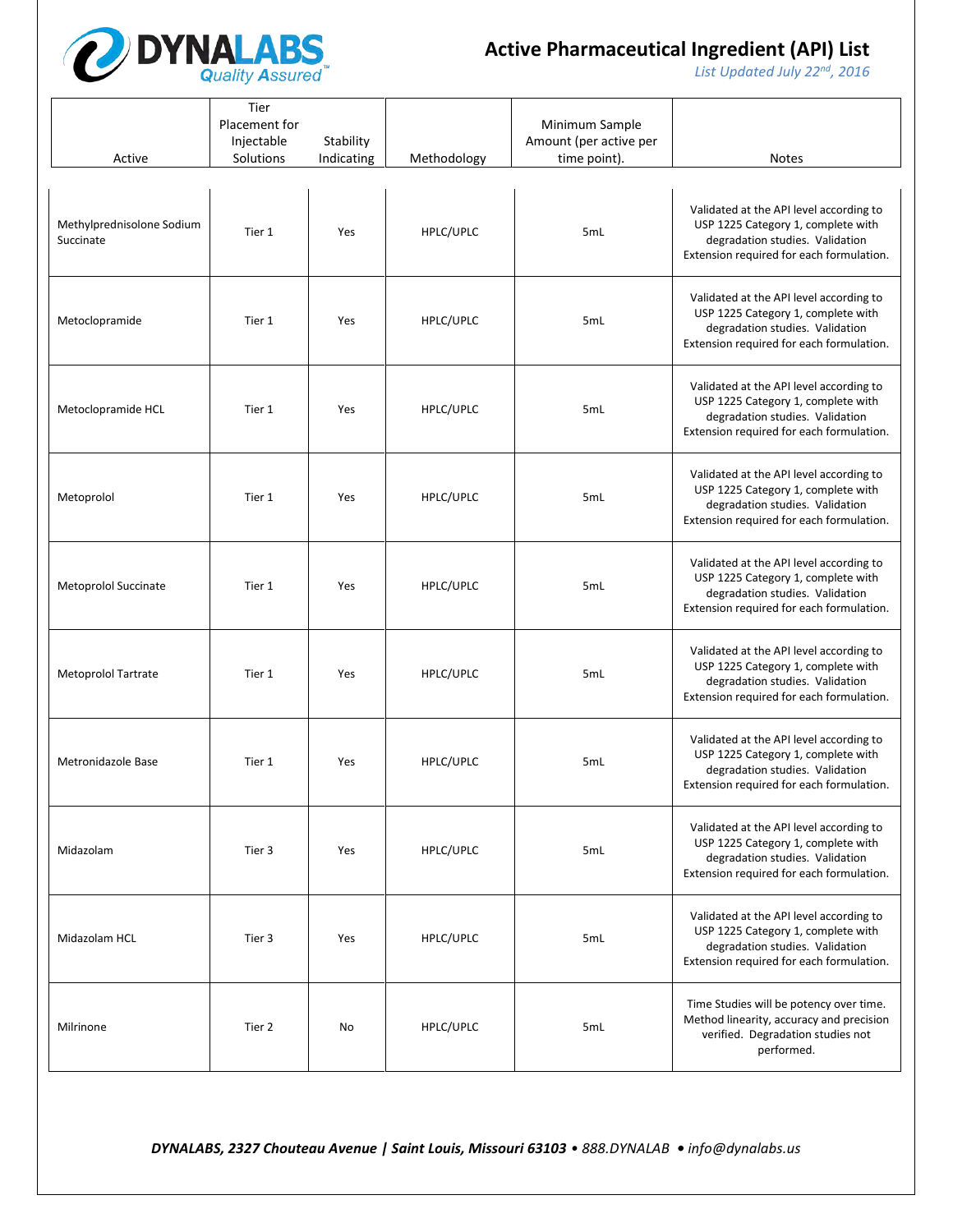

*List Updated July 22nd, 2016*

| Active             | Tier<br>Placement for<br>Injectable<br>Solutions | Stability<br>Indicating | Methodology | Minimum Sample<br>Amount (per active per<br>time point). | <b>Notes</b>                                                                                                                                                 |
|--------------------|--------------------------------------------------|-------------------------|-------------|----------------------------------------------------------|--------------------------------------------------------------------------------------------------------------------------------------------------------------|
| Minoxidil          | Tier 1                                           | No                      | HPLC/UPLC   | 5mL                                                      | Time Studies will be potency over time.<br>Method linearity, accuracy and precision<br>verified. Degradation studies not<br>performed.                       |
| Mitomycin          | Tier 3                                           | Yes                     | HPLC/UPLC   | 5mL                                                      | Validated at the API level according to<br>USP 1225 Category 1, complete with<br>degradation studies. Validation<br>Extension required for each formulation. |
| Mometasone Furoate | Tier 1                                           | Yes                     | HPLC/UPLC   | 5mL                                                      | Validated at the API level according to<br>USP 1225 Category 1, complete with<br>degradation studies. Validation<br>Extension required for each formulation. |
| Morphine Sulfate   | Tier 1                                           | Yes                     | HPLC/UPLC   | 5mL                                                      | Validated at the API level according to<br>USP 1225 Category 1, complete with<br>degradation studies. Validation<br>Extension required for each formulation. |
| Moxifloxacin       | Tier 1                                           | Yes                     | HPLC/UPLC   | 5mL                                                      | Validated at the API level according to<br>USP 1225 Category 1, complete with<br>degradation studies. Validation<br>Extension required for each formulation. |
| Moxifloxacin HCL   | Tier 1                                           | Yes                     | HPLC/UPLC   | 5mL                                                      | Validated at the API level according to<br>USP 1225 Category 1, complete with<br>degradation studies. Validation<br>Extension required for each formulation. |
| N-Acetylcysteine   | Tier 1                                           | Yes                     | HPLC/UPLC   | 5mL                                                      | Validated at the API level according to<br>USP 1225 Category 1, complete with<br>degradation studies. Validation<br>Extension required for each formulation. |
| Nalbuphine         | Tier 1                                           | Yes                     | HPLC/UPLC   | 5mL                                                      | Validated at the API level according to<br>USP 1225 Category 1, complete with<br>degradation studies. Validation<br>Extension required for each formulation. |
| Nalbuphine HCL     | Tier 1                                           | Yes                     | HPLC/UPLC   | 5mL                                                      | Validated at the API level according to<br>USP 1225 Category 1, complete with<br>degradation studies. Validation<br>Extension required for each formulation. |
| Naltrexone         | Tier 2                                           | Yes                     | HPLC/UPLC   | 5mL                                                      | Validated at the API level according to<br>USP 1225 Category 1, complete with<br>degradation studies. Validation<br>Extension required for each formulation. |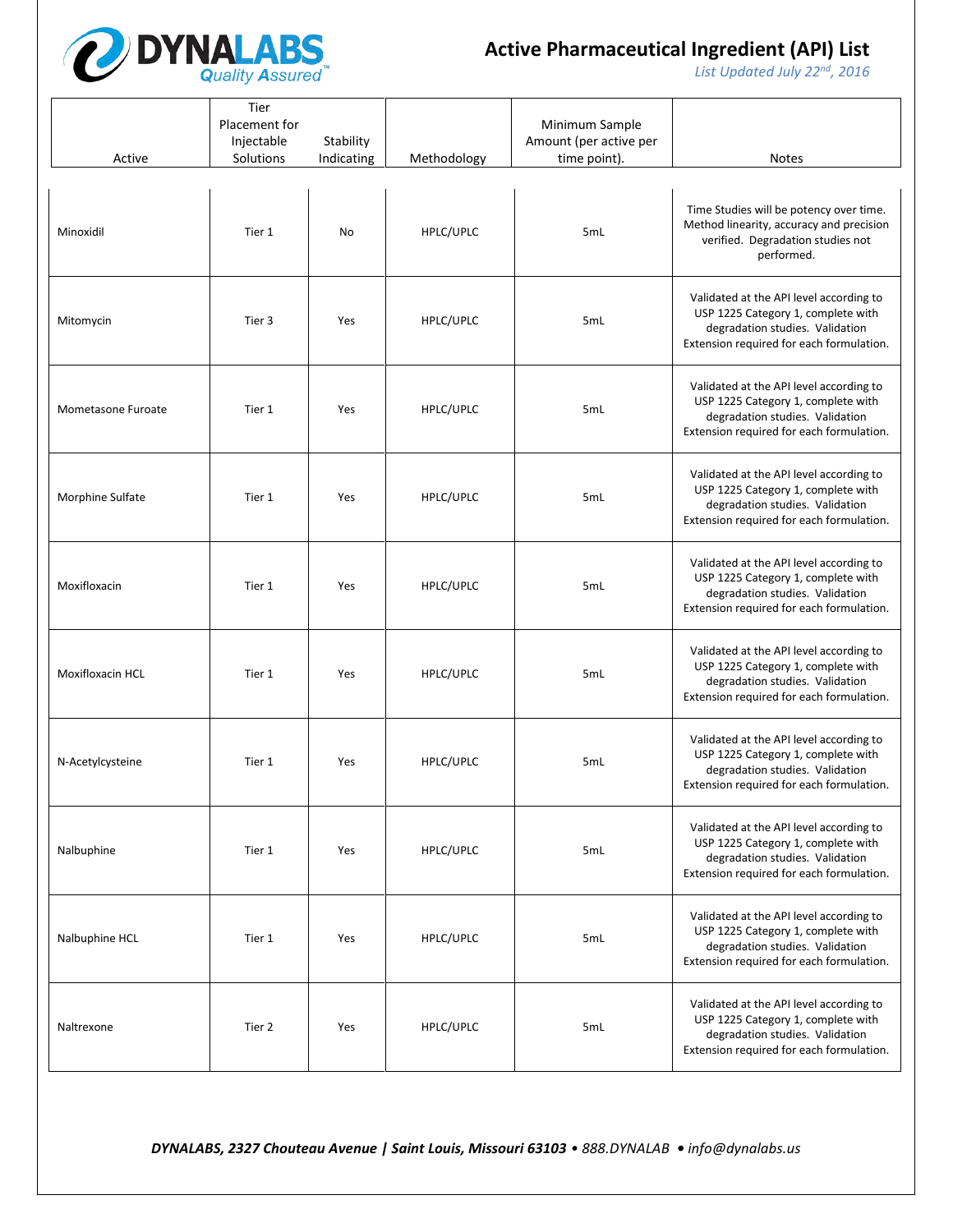

*List Updated July 22nd, 2016*

| Active                    | Tier<br>Placement for<br>Injectable<br>Solutions | Stability<br>Indicating | Methodology | Minimum Sample<br>Amount (per active per<br>time point). | <b>Notes</b>                                                                                                                                                 |
|---------------------------|--------------------------------------------------|-------------------------|-------------|----------------------------------------------------------|--------------------------------------------------------------------------------------------------------------------------------------------------------------|
| Naltrexone HCL            | Tier 2                                           | Yes                     | HPLC/UPLC   | 5mL                                                      | Validated at the API level according to<br>USP 1225 Category 1, complete with<br>degradation studies. Validation<br>Extension required for each formulation. |
| Nandrolone Decanoate      | Tier 2                                           | Yes                     | HPLC/UPLC   | 5mL                                                      | Validated at the API level according to<br>USP 1225 Category 1, complete with<br>degradation studies. Validation<br>Extension required for each formulation. |
| Neostigmine               | Tier 2                                           | Yes                     | HPLC/UPLC   | 5mL                                                      | Validated at the API level according to<br>USP 1225 Category 1, complete with<br>degradation studies. Validation<br>Extension required for each formulation. |
| Neostigmine Methylsulfate | Tier 2                                           | Yes                     | HPLC/UPLC   | 5mL                                                      | Validated at the API level according to<br>USP 1225 Category 1, complete with<br>degradation studies. Validation<br>Extension required for each formulation. |
| Nicardipine               | Tier 1                                           | Yes                     | HPLC/UPLC   | 5mL                                                      | Validated at the API level according to<br>USP 1225 Category 1, complete with<br>degradation studies. Validation<br>Extension required for each formulation. |
| Nicardipine HCL           | Tier 1                                           | Yes                     | HPLC/UPLC   | 5mL                                                      | Validated at the API level according to<br>USP 1225 Category 1, complete with<br>degradation studies. Validation<br>Extension required for each formulation. |
| Nifedipine                | Tier 1                                           | Yes                     | HPLC/UPLC   | 5mL                                                      | Validated at the API level according to<br>USP 1225 Category 1, complete with<br>degradation studies. Validation<br>Extension required for each formulation. |
| Nitroglycerin             | Tier 1                                           | Yes                     | HPLC/UPLC   | 5mL                                                      | Validated at the API level according to<br>USP 1225 Category 1, complete with<br>degradation studies. Validation<br>Extension required for each formulation. |
| Norepinephrine            | Tier 1                                           | Yes                     | HPLC/UPLC   | 5mL                                                      | Validated at the API level according to<br>USP 1225 Category 1, complete with<br>degradation studies. Validation<br>Extension required for each formulation. |
| Norepinephrine Bitartrate | Tier 1                                           | Yes                     | HPLC/UPLC   | 5mL                                                      | Validated at the API level according to<br>USP 1225 Category 1, complete with<br>degradation studies. Validation<br>Extension required for each formulation. |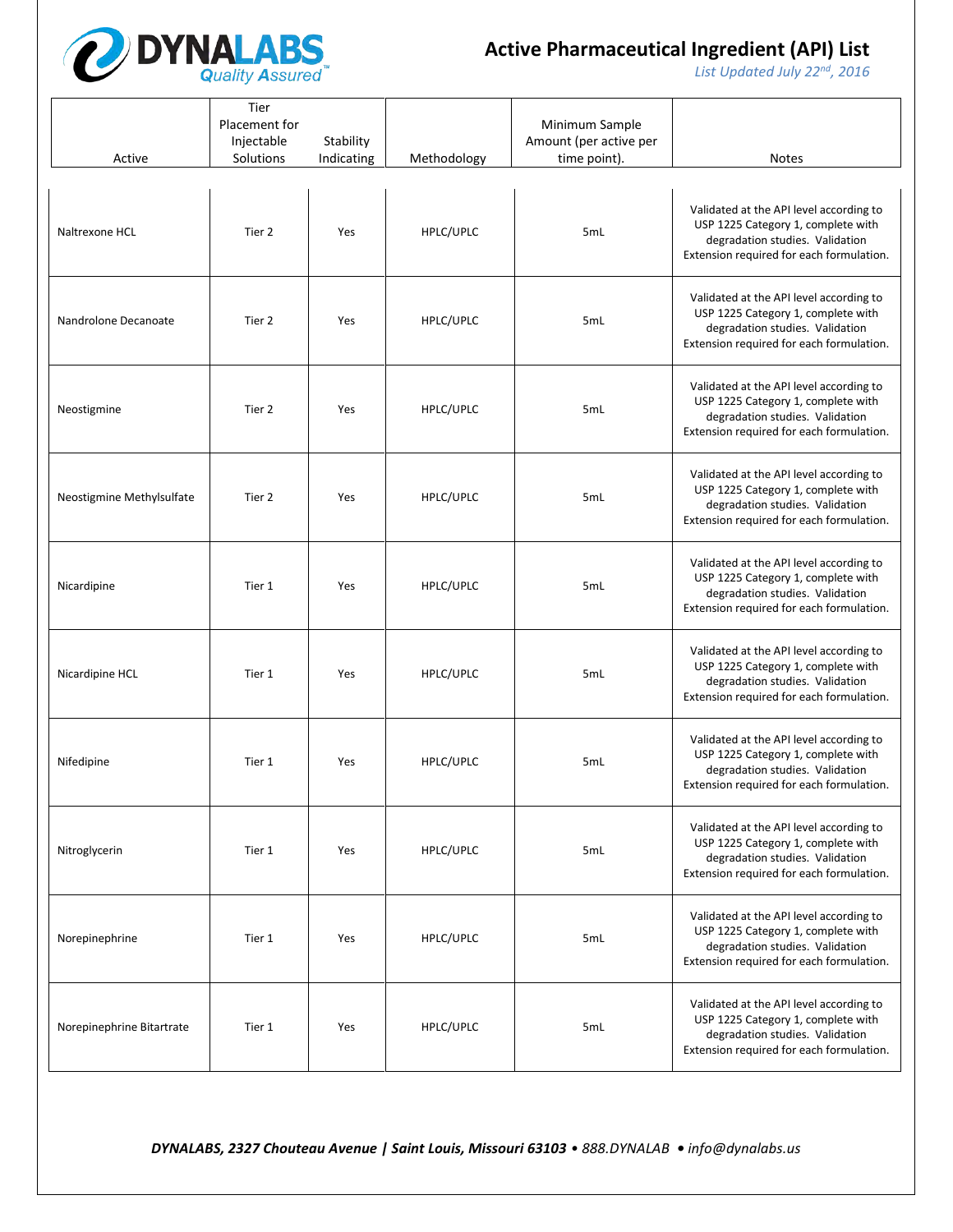

*List Updated July 22nd, 2016*

| Active               | Tier<br>Placement for<br>Injectable<br>Solutions | Stability<br>Indicating | Methodology | Minimum Sample<br>Amount (per active per<br>time point). | <b>Notes</b>                                                                                                                                                 |
|----------------------|--------------------------------------------------|-------------------------|-------------|----------------------------------------------------------|--------------------------------------------------------------------------------------------------------------------------------------------------------------|
| Norepinephrine HCL   | Tier 1                                           | Yes                     | HPLC/UPLC   | 5mL                                                      | Validated at the API level according to<br>USP 1225 Category 1, complete with<br>degradation studies. Validation<br>Extension required for each formulation. |
| Omeprazole           | Tier 2                                           | Yes                     | HPLC/UPLC   | 5mL                                                      | Validated at the API level according to<br>USP 1225 Category 1, complete with<br>degradation studies. Validation<br>Extension required for each formulation. |
| Omeprazole Sodium    | Tier 2                                           | Yes                     | HPLC/UPLC   | 5mL                                                      | Validated at the API level according to<br>USP 1225 Category 1, complete with<br>degradation studies. Validation<br>Extension required for each formulation. |
| Ondansetron          | Tier 1                                           | Yes                     | HPLC/UPLC   | 5mL                                                      | Validated at the API level according to<br>USP 1225 Category 1, complete with<br>degradation studies. Validation<br>Extension required for each formulation. |
| Ondansetron HCL      | Tier 1                                           | Yes                     | HPLC/UPLC   | 5mL                                                      | Validated at the API level according to<br>USP 1225 Category 1, complete with<br>degradation studies. Validation<br>Extension required for each formulation. |
| Orphenadrine Citrate | Tier 2                                           | No                      | HPLC/UPLC   | 5mL                                                      | Time Studies will be potency over time.<br>Method linearity, accuracy and precision<br>verified. Degradation studies not<br>performed.                       |
| Oxytocin             | Tier 3                                           | No                      | Mass Spec   | 5mL                                                      | Time Studies will be potency over time.<br>Method linearity, accuracy and precision<br>verified. Degradation studies not<br>performed.                       |
| Pantoprazole         | Tier 2                                           | Yes                     | HPLC/UPLC   | 5mL                                                      | Validated at the API level according to<br>USP 1225 Category 1, complete with<br>degradation studies. Validation<br>Extension required for each formulation. |
| Pantoprazole Sodium  | Tier 2                                           | Yes                     | HPLC/UPLC   | 5mL                                                      | Validated at the API level according to<br>USP 1225 Category 1, complete with<br>degradation studies. Validation<br>Extension required for each formulation. |
| Papaverine           | Tier 1                                           | Yes                     | HPLC/UPLC   | 5mL                                                      | Validated at the API level according to<br>USP 1225 Category 1, complete with<br>degradation studies. Validation<br>Extension required for each formulation. |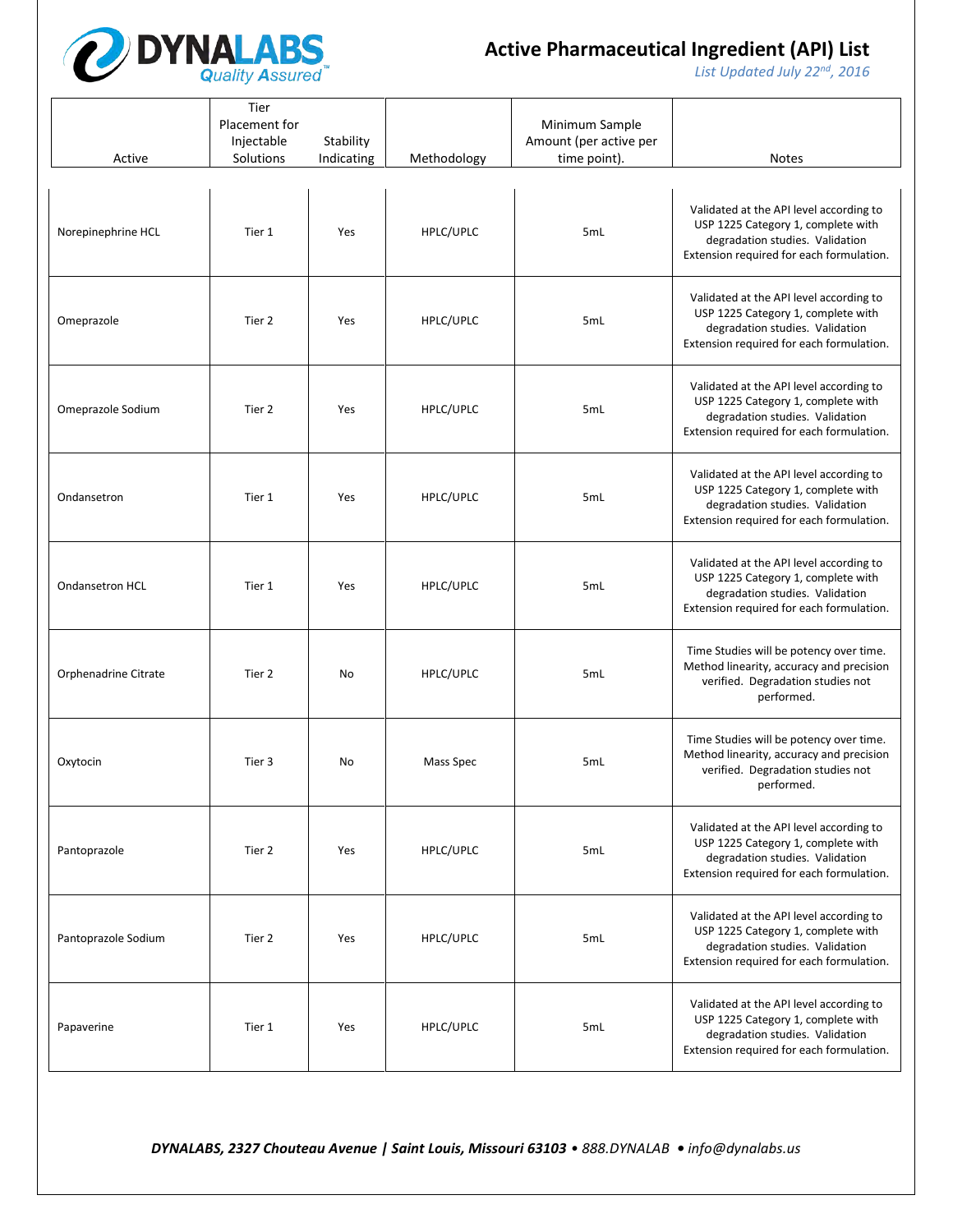

*List Updated July 22nd, 2016*

| Active                  | Tier<br>Placement for<br>Injectable<br>Solutions | Stability<br>Indicating | Methodology | Minimum Sample<br>Amount (per active per<br>time point). | <b>Notes</b>                                                                                                                                                 |
|-------------------------|--------------------------------------------------|-------------------------|-------------|----------------------------------------------------------|--------------------------------------------------------------------------------------------------------------------------------------------------------------|
| Papaverine HCL          | Tier 1                                           | Yes                     | HPLC/UPLC   | 5mL                                                      | Validated at the API level according to<br>USP 1225 Category 1, complete with<br>degradation studies. Validation<br>Extension required for each formulation. |
| Pemoline                | Tier 2                                           | No                      | UV          | 5mL                                                      | Formulation cannot contain<br>Preservatives, Flavorings, Dyes, and<br>cannot be multi-active. Formula review<br>may be required.                             |
| Pentobarbital           | Tier 1                                           | Yes                     | HPLC/UPLC   | 5mL                                                      | Validated at the API level according to<br>USP 1225 Category 1, complete with<br>degradation studies. Validation<br>Extension required for each formulation. |
| Pentobarbital Sodium    | Tier 1                                           | Yes                     | HPLC/UPLC   | 5mL                                                      | Validated at the API level according to<br>USP 1225 Category 1, complete with<br>degradation studies. Validation<br>Extension required for each formulation. |
| Pentoxifylline          | Tier 1                                           | Yes                     | HPLC/UPLC   | 5mL                                                      | Validated at the API level according to<br>USP 1225 Category 1, complete with<br>degradation studies. Validation<br>Extension required for each formulation. |
| PGE-1 (see alprostadil) | Tier 2                                           | Yes                     | HPLC/UPLC   | 5mL                                                      | Validated at the API level according to<br>USP 1225 Category 1, complete with<br>degradation studies. Validation<br>Extension required for each formulation. |
| Phenobarbital           | Tier 1                                           | Yes                     | HPLC/UPLC   | 5mL                                                      | Validated at the API level according to<br>USP 1225 Category 1, complete with<br>degradation studies. Validation<br>Extension required for each formulation. |
| Phenobarbital Sodium    | Tier 1                                           | Yes                     | HPLC/UPLC   | 5mL                                                      | Validated at the API level according to<br>USP 1225 Category 1, complete with<br>degradation studies. Validation<br>Extension required for each formulation. |
| Phenol                  | Tier 1                                           | Yes                     | HPLC/UPLC   | 5mL                                                      | Validated at the API level according to<br>USP 1225 Category 1, complete with<br>degradation studies. Validation<br>Extension required for each formulation. |
| Phentolamine            | Tier 1                                           | Yes                     | HPLC/UPLC   | 5mL                                                      | Validated at the API level according to<br>USP 1225 Category 1, complete with<br>degradation studies. Validation<br>Extension required for each formulation. |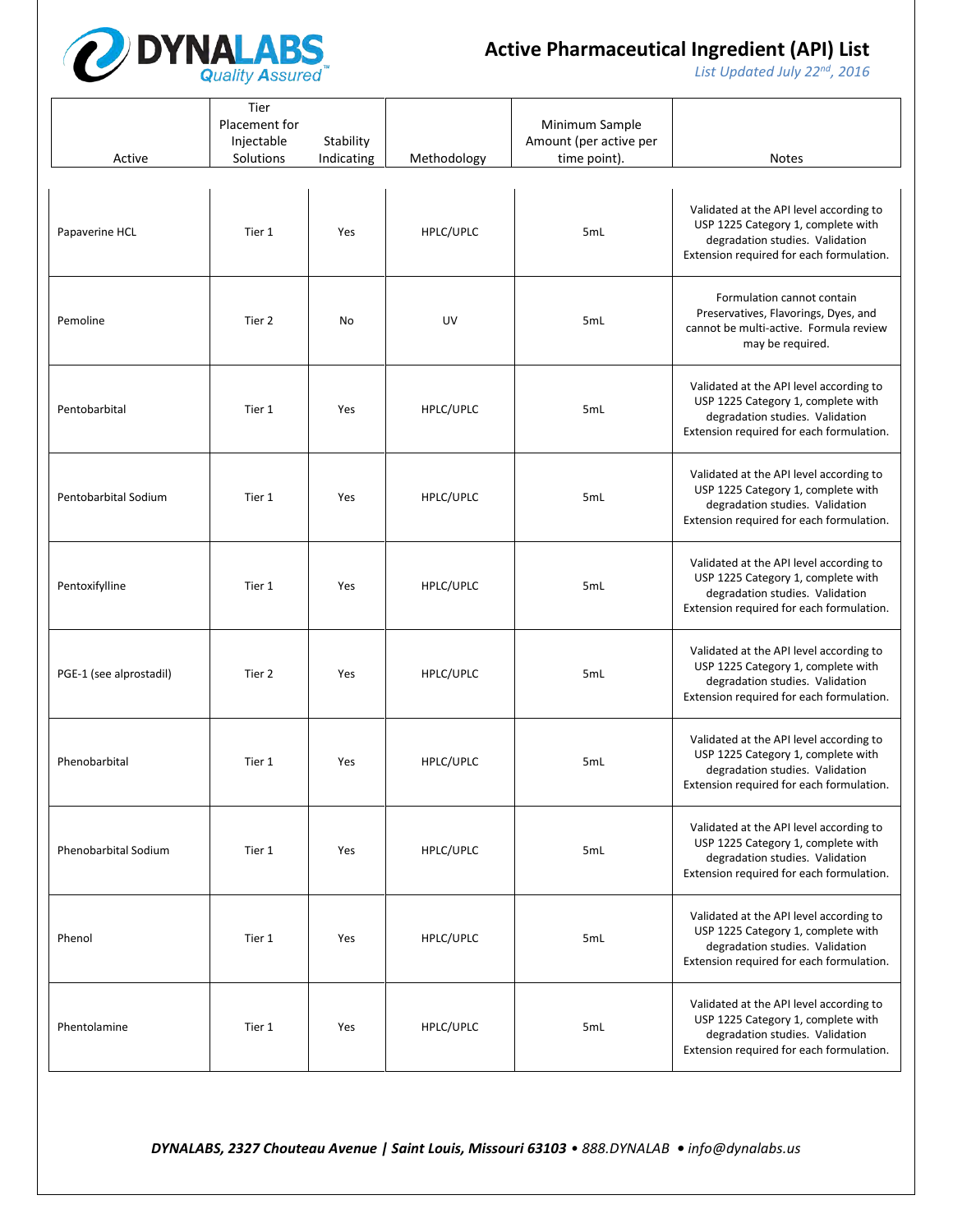

*List Updated July 22nd, 2016*

| Active                 | Tier<br>Placement for<br>Injectable<br>Solutions | Stability<br>Indicating | Methodology | Minimum Sample<br>Amount (per active per<br>time point). | <b>Notes</b>                                                                                                                                                 |
|------------------------|--------------------------------------------------|-------------------------|-------------|----------------------------------------------------------|--------------------------------------------------------------------------------------------------------------------------------------------------------------|
| Phentolamine Mesylate  | Tier 1                                           | Yes                     | HPLC/UPLC   | 5mL                                                      | Validated at the API level according to<br>USP 1225 Category 1, complete with<br>degradation studies. Validation<br>Extension required for each formulation. |
| Phenylephrine          | Tier 1                                           | Yes                     | HPLC/UPLC   | 5mL                                                      | Validated at the API level according to<br>USP 1225 Category 1, complete with<br>degradation studies. Validation<br>Extension required for each formulation. |
| Phenylephrine HCL      | Tier 1                                           | Yes                     | HPLC/UPLC   | 5mL                                                      | Validated at the API level according to<br>USP 1225 Category 1, complete with<br>degradation studies. Validation<br>Extension required for each formulation. |
| Phenylephrine Tannate  | Tier 1                                           | Yes                     | HPLC/UPLC   | 5mL                                                      | Validated at the API level according to<br>USP 1225 Category 1, complete with<br>degradation studies. Validation<br>Extension required for each formulation. |
| Phenylephrine Tartrate | Tier 1                                           | Yes                     | HPLC/UPLC   | 5mL                                                      | Validated at the API level according to<br>USP 1225 Category 1, complete with<br>degradation studies. Validation<br>Extension required for each formulation. |
| Piperacillin           | Tier 2                                           | Yes                     | HPLC/UPLC   | 5mL                                                      | Validated at the API level according to<br>USP 1225 Category 1, complete with<br>degradation studies. Validation<br>Extension required for each formulation. |
| Piperacillin Sodium    | Tier 2                                           | Yes                     | HPLC/UPLC   | 5mL                                                      | Validated at the API level according to<br>USP 1225 Category 1, complete with<br>degradation studies. Validation<br>Extension required for each formulation. |
| Piroxicam              | Tier 1                                           | Yes                     | HPLC/UPLC   | 5mL                                                      | Validated at the API level according to<br>USP 1225 Category 1, complete with<br>degradation studies. Validation<br>Extension required for each formulation. |
| Potassium Bromide      | Tier 3                                           | No                      | IC          | IC                                                       | Time Studies will be potency over time.<br>Method linearity, accuracy and precision<br>verified. Degradation studies not<br>performed.                       |
| Potassium Chloride     | Tier 3                                           | No                      | IC          | IC                                                       | Time Studies will be potency over time.<br>Method linearity, accuracy and precision<br>verified. Degradation studies not<br>performed.                       |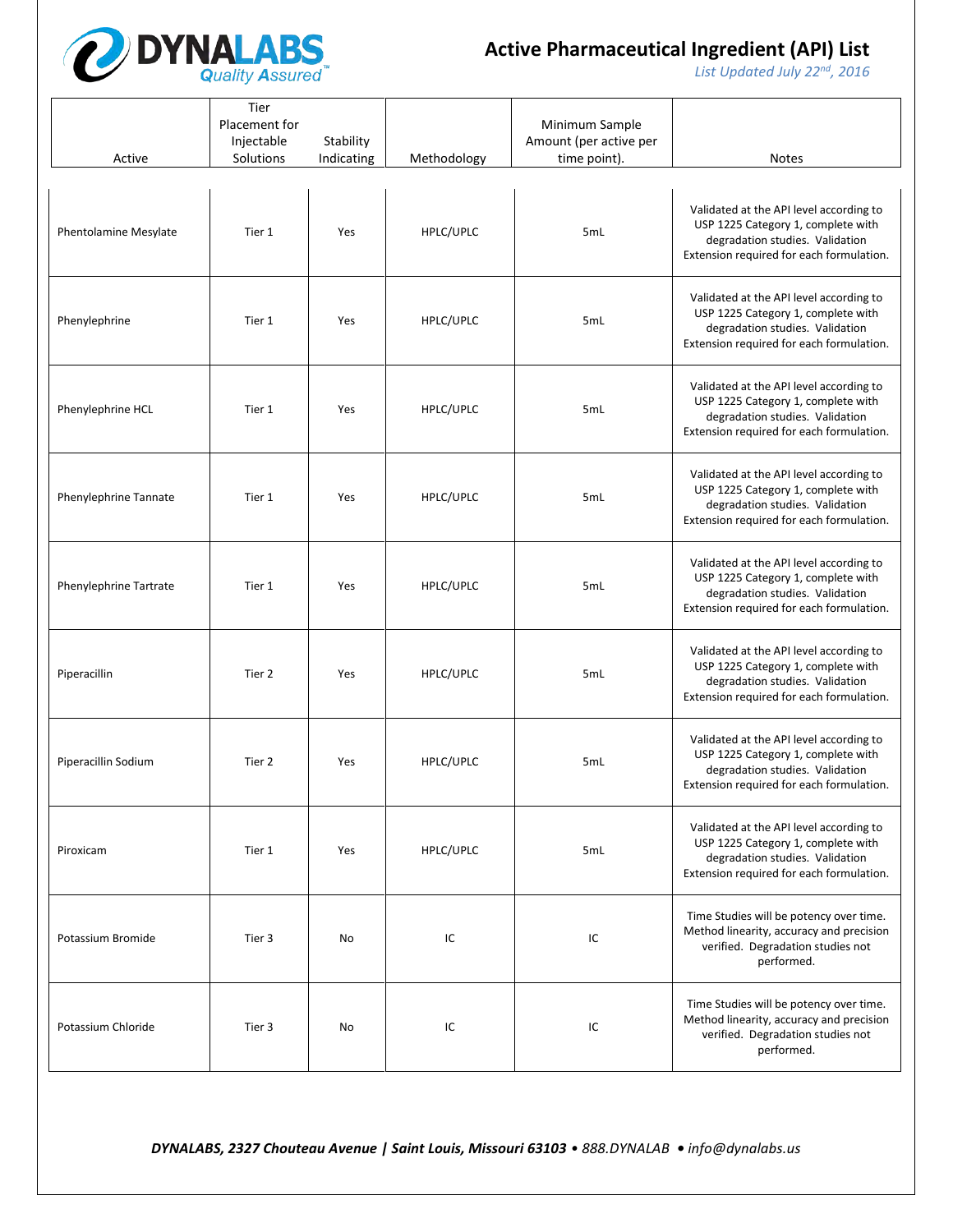

*List Updated July 22nd, 2016*

| Active                           | Tier<br>Placement for<br>Injectable<br>Solutions | Stability<br>Indicating | Methodology | Minimum Sample<br>Amount (per active per<br>time point). | <b>Notes</b>                                                                                                                                                 |
|----------------------------------|--------------------------------------------------|-------------------------|-------------|----------------------------------------------------------|--------------------------------------------------------------------------------------------------------------------------------------------------------------|
| Potassium Citrate                | Tier 3                                           | No                      | IC          | IC                                                       | Time Studies will be potency over time.<br>Method linearity, accuracy and precision<br>verified. Degradation studies not<br>performed.                       |
| Povidone-Iodine (Betadine)       | Tier 2                                           | No                      | Titration   | Titration                                                | Multi-actives and excipients may deem<br>sample untestable. Formula review may<br>be required.                                                               |
| Prednisolone                     | Tier 3                                           | Yes                     | HPLC/UPLC   | 5mL                                                      | Validated at the API level according to<br>USP 1225 Category 1, complete with<br>degradation studies. Validation<br>Extension required for each formulation. |
| Prednisolone Acetate             | Tier 3                                           | No                      | HPLC/UPLC   | 5mL                                                      | Time Studies will be potency over time.<br>Method linearity, accuracy and precision<br>verified. Degradation studies not<br>performed.                       |
| Prednisolone Sodium<br>Phosphate | Tier 3                                           | No                      | HPLC/UPLC   | 5mL                                                      | Time Studies will be potency over time.<br>Method linearity, accuracy and precision<br>verified. Degradation studies not<br>performed.                       |
| Prednisone                       | Tier 1                                           | No                      | HPLC/UPLC   | 5mL                                                      | Time Studies will be potency over time.<br>Method linearity, accuracy and precision<br>verified. Degradation studies not<br>performed.                       |
| Pregnenolone                     | Tier 1                                           | Yes                     | HPLC/UPLC   | 5mL                                                      | Validated at the API level according to<br>USP 1225 Category 1, complete with<br>degradation studies. Validation<br>Extension required for each formulation. |
| Prilocaine HCL                   | Tier 1                                           | Yes                     | HPLC/UPLC   | 5mL                                                      | Validated at the API level according to<br>USP 1225 Category 1, complete with<br>degradation studies. Validation<br>Extension required for each formulation. |
| Procaine                         | Tier 1                                           | Yes                     | HPLC/UPLC   | 5mL                                                      | Validated at the API level according to<br>USP 1225 Category 1, complete with<br>degradation studies. Validation<br>Extension required for each formulation. |
| Procaine HCL                     | Tier 1                                           | Yes                     | HPLC/UPLC   | 5mL                                                      | Validated at the API level according to<br>USP 1225 Category 1, complete with<br>degradation studies. Validation<br>Extension required for each formulation. |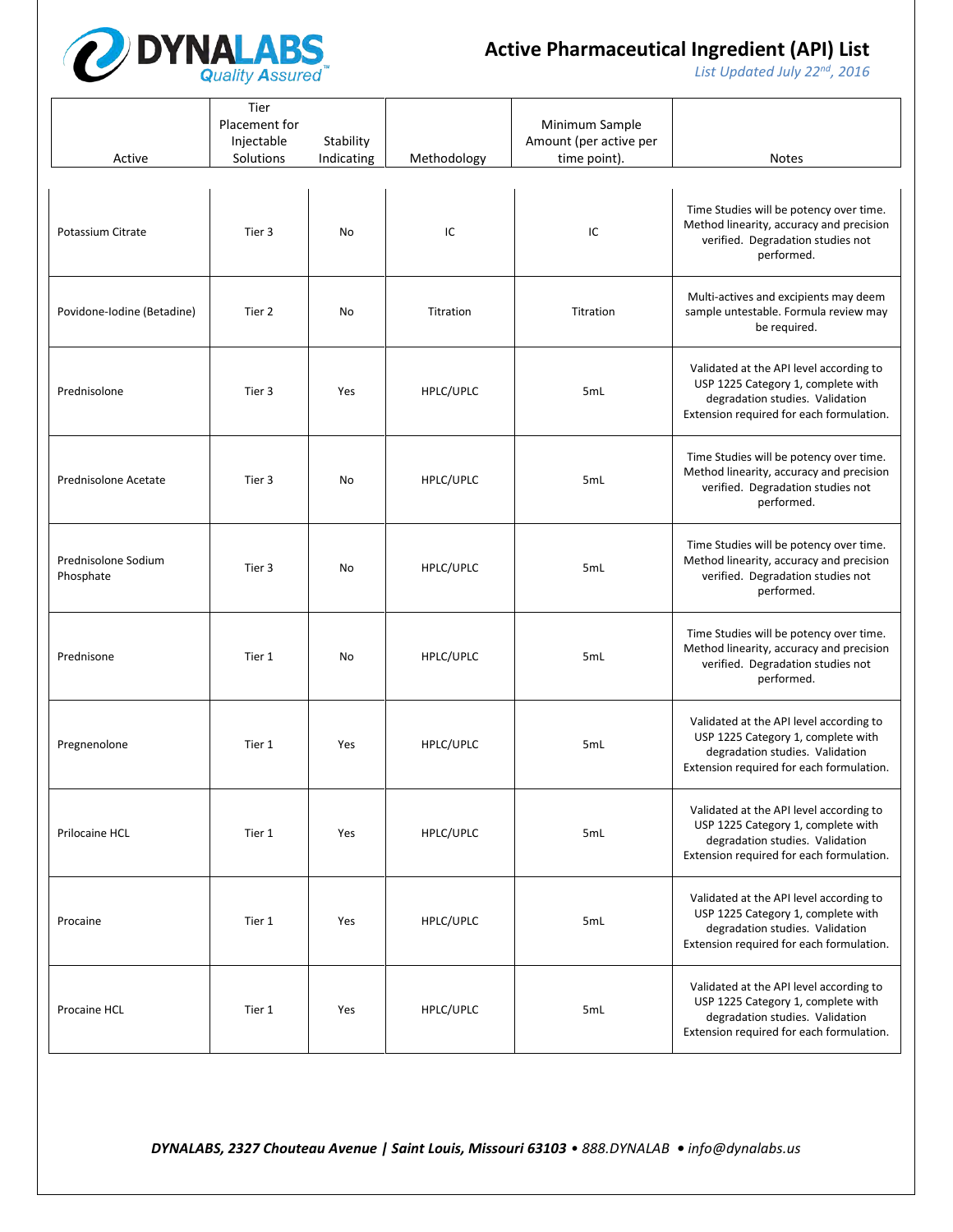

*List Updated July 22nd, 2016*

| Active                             | Tier<br>Placement for<br>Injectable<br>Solutions | Stability<br>Indicating | Methodology | Minimum Sample<br>Amount (per active per<br>time point). | <b>Notes</b>                                                                                                                                                 |
|------------------------------------|--------------------------------------------------|-------------------------|-------------|----------------------------------------------------------|--------------------------------------------------------------------------------------------------------------------------------------------------------------|
| Progesterone                       | Tier 1                                           | Yes                     | HPLC/UPLC   | 5mL                                                      | Validated at the API level according to<br>USP 1225 Category 1, complete with<br>degradation studies. Validation<br>Extension required for each formulation. |
| Promethazine                       | Tier 1                                           | No                      | HPLC/UPLC   | 5mL                                                      | Time Studies will be potency over time.<br>Method linearity, accuracy and precision<br>verified. Degradation studies not<br>performed.                       |
| Promethazine HCL                   | Tier 1                                           | No                      | HPLC/UPLC   | 5mL                                                      | Time Studies will be potency over time.<br>Method linearity, accuracy and precision<br>verified. Degradation studies not<br>performed.                       |
| Proparacaine                       | Tier 1                                           | Yes                     | HPLC/UPLC   | 5mL                                                      | Validated at the API level according to<br>USP 1225 Category 1, complete with<br>degradation studies. Validation<br>Extension required for each formulation. |
| Proparacaine HCL                   | Tier 1                                           | Yes                     | HPLC/UPLC   | 5mL                                                      | Validated at the API level according to<br>USP 1225 Category 1, complete with<br>degradation studies. Validation<br>Extension required for each formulation. |
| Propofol                           | Tier 1                                           | Yes                     | HPLC/UPLC   | 5mL                                                      | Validated at the API level according to<br>USP 1225 Category 1, complete with<br>degradation studies. Validation<br>Extension required for each formulation. |
| Prostaglandin (see<br>Alprostadil) | Tier 2                                           | Yes                     | HPLC/UPLC   | 5mL                                                      | Validated at the API level according to<br>USP 1225 Category 1, complete with<br>degradation studies. Validation<br>Extension required for each formulation. |
| Pyridoxine                         | Tier 1                                           | Yes                     | HPLC/UPLC   | 5mL                                                      | Validated at the API level according to<br>USP 1225 Category 1, complete with<br>degradation studies. Validation<br>Extension required for each formulation. |
| Pyridoxine HCL                     | Tier 1                                           | Yes                     | HPLC/UPLC   | 5mL                                                      | Validated at the API level according to<br>USP 1225 Category 1, complete with<br>degradation studies. Validation<br>Extension required for each formulation. |
| Ranitidine                         | Tier 1                                           | Yes                     | HPLC/UPLC   | 5mL                                                      | Validated at the API level according to<br>USP 1225 Category 1, complete with<br>degradation studies. Validation<br>Extension required for each formulation. |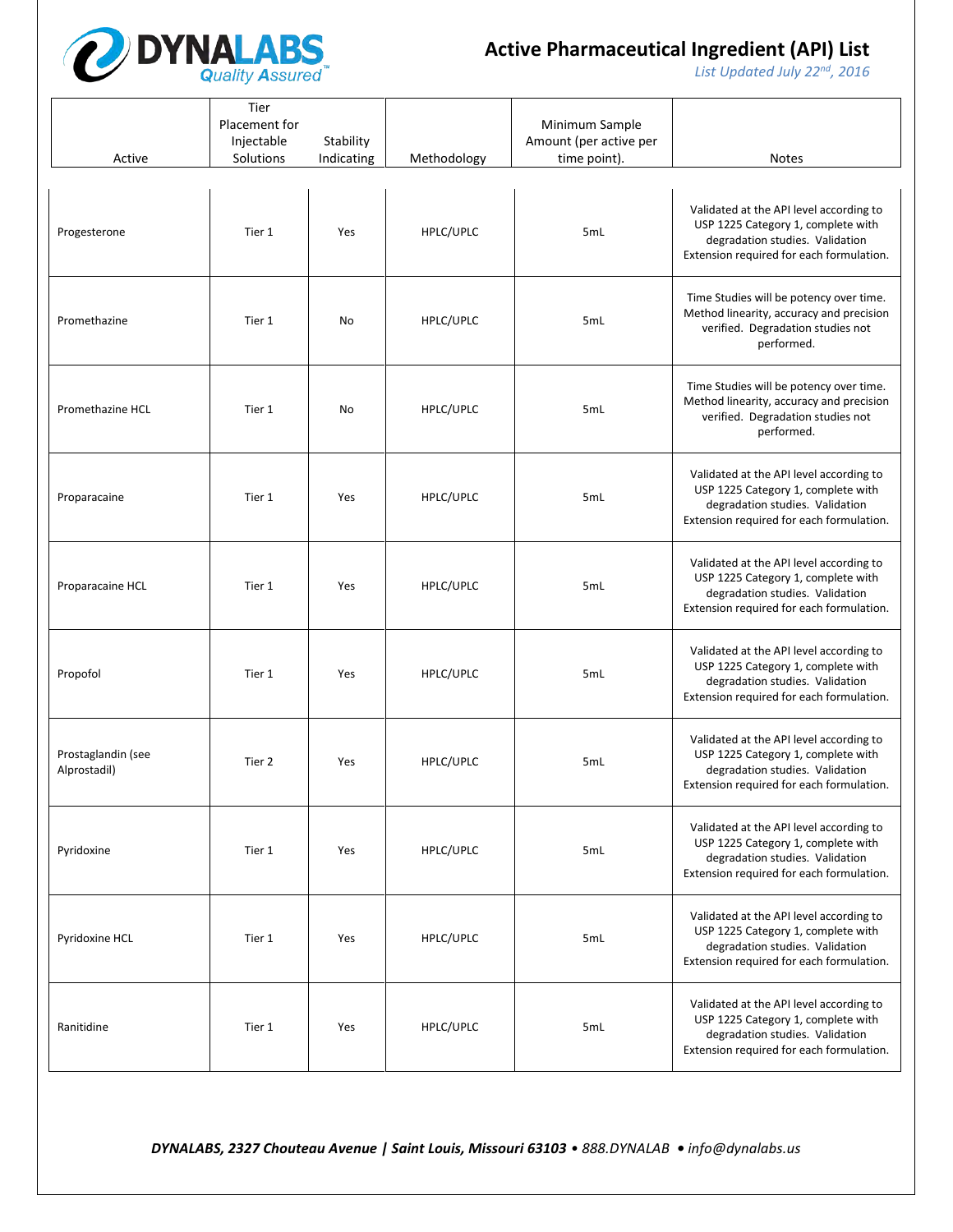

*List Updated July 22nd, 2016*

| Active             | Tier<br>Placement for<br>Injectable<br>Solutions | Stability<br>Indicating | Methodology | Minimum Sample<br>Amount (per active per<br>time point). | <b>Notes</b>                                                                                                                                                 |
|--------------------|--------------------------------------------------|-------------------------|-------------|----------------------------------------------------------|--------------------------------------------------------------------------------------------------------------------------------------------------------------|
| Ranitidine HCL     | Tier 1                                           | Yes                     | HPLC/UPLC   | 5mL                                                      | Validated at the API level according to<br>USP 1225 Category 1, complete with<br>degradation studies. Validation<br>Extension required for each formulation. |
| Remifentanil       | Tier 1                                           | Yes                     | HPLC/UPLC   | 5mL                                                      | Validated at the API level according to<br>USP 1225 Category 1, complete with<br>degradation studies. Validation<br>Extension required for each formulation. |
| Rifampicin         | Tier 1                                           | No                      | HPLC/UPLC   | 5mL                                                      | Time Studies will be potency over time.<br>Method linearity, accuracy and precision<br>verified. Degradation studies not<br>performed.                       |
| Rocuronium Bromide | Tier 2                                           | Yes                     | HPLC/UPLC   | 5mL                                                      | Validated at the API level according to<br>USP 1225 Category 1, complete with<br>degradation studies. Validation<br>Extension required for each formulation. |
| Ropivacaine        | Tier 1                                           | Yes                     | HPLC/UPLC   | 5mL                                                      | Validated at the API level according to<br>USP 1225 Category 1, complete with<br>degradation studies. Validation<br>Extension required for each formulation. |
| Ropivacaine HCL    | Tier 1                                           | Yes                     | HPLC/UPLC   | 5mL                                                      | Validated at the API level according to<br>USP 1225 Category 1, complete with<br>degradation studies. Validation<br>Extension required for each formulation. |
| Sildenafil         | Tier 1                                           | Yes                     | HPLC/UPLC   | 5mL                                                      | Validated at the API level according to<br>USP 1225 Category 1, complete with<br>degradation studies. Validation<br>Extension required for each formulation. |
| Sildenafil Citrate | Tier 1                                           | Yes                     | HPLC/UPLC   | 5mL                                                      | Validated at the API level according to<br>USP 1225 Category 1, complete with<br>degradation studies. Validation<br>Extension required for each formulation. |
| Sodium Bicarbonate | Tier 2                                           | No                      | Titration   | Titration                                                | Multi-actives and excipients may deem<br>sample untestable. Formula review may<br>be required.                                                               |
| Sodium Chloride    | Tier 3                                           | No                      | IC          | IC                                                       | Time Studies will be potency over time.<br>Method linearity, accuracy and precision<br>verified. Degradation studies not<br>performed.                       |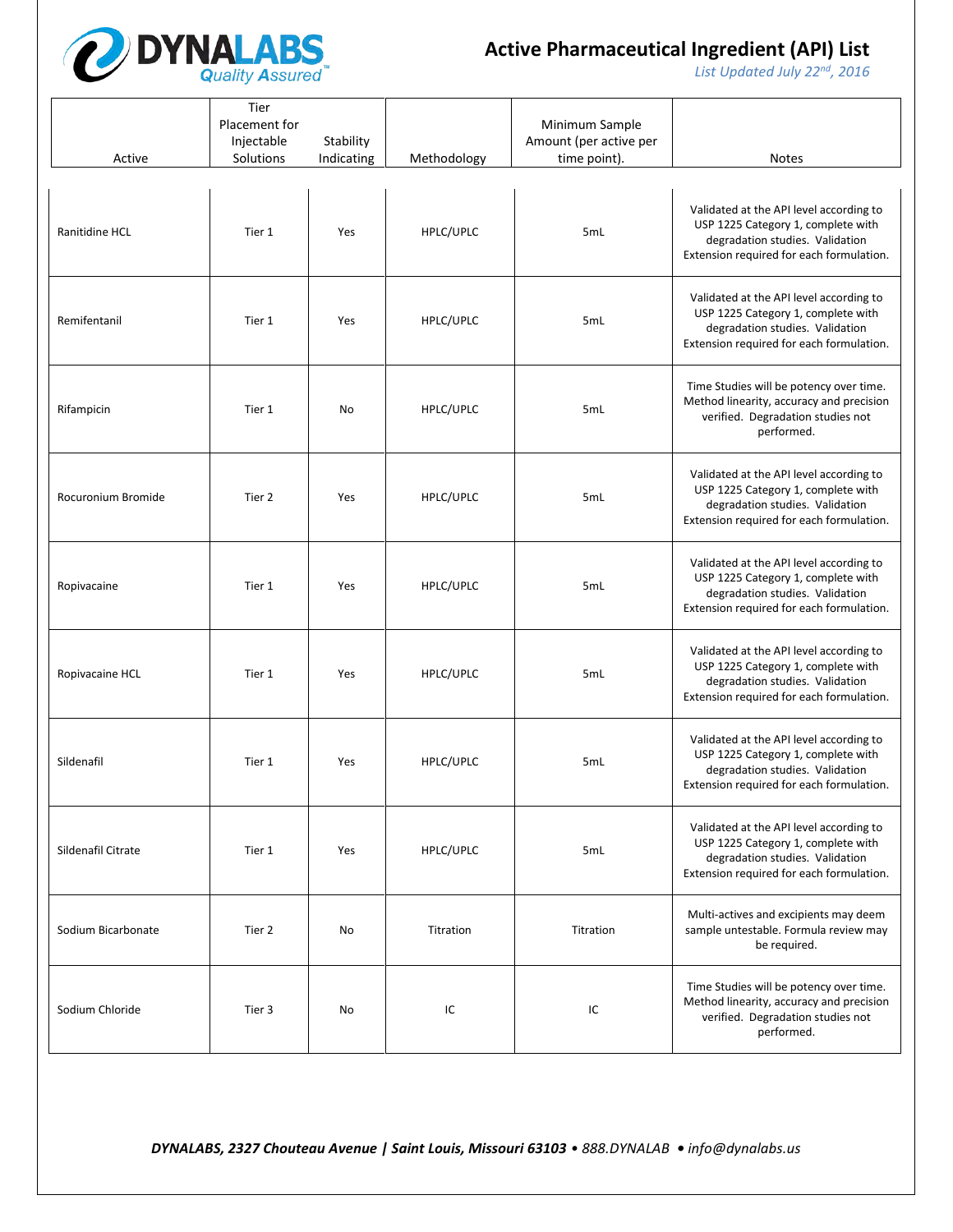

*List Updated July 22nd, 2016*

| Active                   | Tier<br>Placement for<br>Injectable<br>Solutions | Stability<br>Indicating | Methodology | Minimum Sample<br>Amount (per active per<br>time point). | <b>Notes</b>                                                                                                                                                 |
|--------------------------|--------------------------------------------------|-------------------------|-------------|----------------------------------------------------------|--------------------------------------------------------------------------------------------------------------------------------------------------------------|
| Sodium Citrate           | Tier 2                                           | Yes                     | HPLC/UPLC   | 5mL                                                      | Validated at the API level according to<br>USP 1225 Category 1, complete with<br>degradation studies. Validation<br>Extension required for each formulation. |
| Sodium Thiosulfate       | Tier 2                                           | No                      | Titration   | Titration                                                | Multi-actives and excipients may deem<br>sample untestable. Formula review may<br>be required.                                                               |
| Spironolactone           | Tier 3                                           | Yes                     | HPLC/UPLC   | 5mL                                                      | Validated at the API level according to<br>USP 1225 Category 1, complete with<br>degradation studies. Validation<br>Extension required for each formulation. |
| Succinylcholine          | Tier 2                                           | Yes                     | HPLC/UPLC   | 5mL                                                      | Validated at the API level according to<br>USP 1225 Category 1, complete with<br>degradation studies. Validation<br>Extension required for each formulation. |
| Succinylcholine Chloride | Tier 2                                           | Yes                     | HPLC/UPLC   | 5mL                                                      | Validated at the API level according to<br>USP 1225 Category 1, complete with<br>degradation studies. Validation<br>Extension required for each formulation. |
| Sufentanil               | Tier 1                                           | Yes                     | HPLC/UPLC   | 5mL                                                      | Validated at the API level according to<br>USP 1225 Category 1, complete with<br>degradation studies. Validation<br>Extension required for each formulation. |
| Sufentanil Citrate       | Tier 1                                           | Yes                     | HPLC/UPLC   | 5mL                                                      | Validated at the API level according to<br>USP 1225 Category 1, complete with<br>degradation studies. Validation<br>Extension required for each formulation. |
| Tazobactam               | Tier 2                                           | Yes                     | HPLC/UPLC   | 5mL                                                      | Validated at the API level according to<br>USP 1225 Category 1, complete with<br>degradation studies. Validation<br>Extension required for each formulation. |
| Tazobactam Sodium        | Tier 2                                           | Yes                     | HPLC/UPLC   | 5mL                                                      | Validated at the API level according to<br>USP 1225 Category 1, complete with<br>degradation studies. Validation<br>Extension required for each formulation. |
| Testosterone             | Tier 1                                           | Yes                     | HPLC/UPLC   | 5mL                                                      | Validated at the API level according to<br>USP 1225 Category 1, complete with<br>degradation studies. Validation<br>Extension required for each formulation. |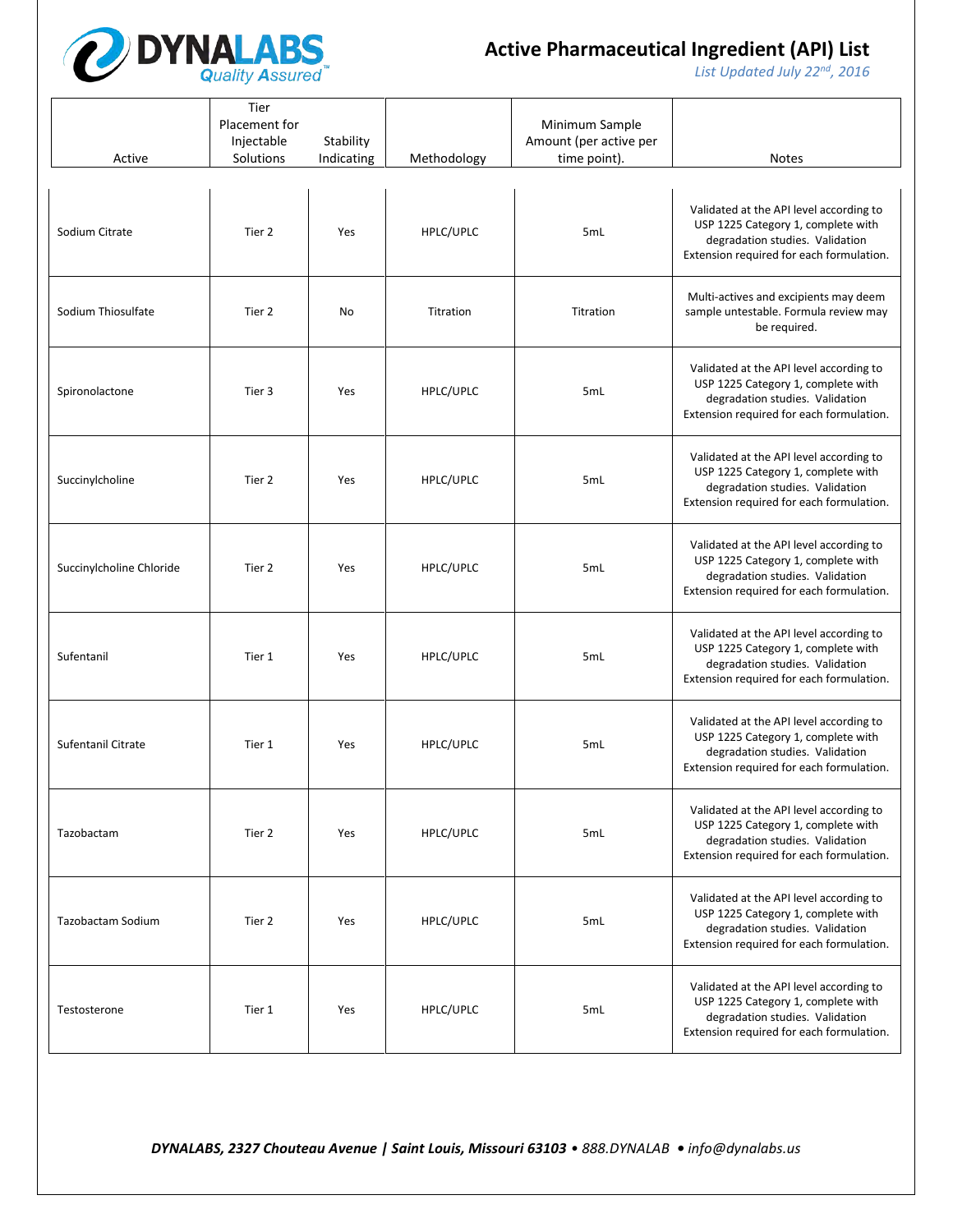

*List Updated July 22nd, 2016*

| Active                          | Tier<br>Placement for<br>Injectable<br>Solutions | Stability<br>Indicating | Methodology | Minimum Sample<br>Amount (per active per<br>time point). | Notes                                                                                                                                                        |
|---------------------------------|--------------------------------------------------|-------------------------|-------------|----------------------------------------------------------|--------------------------------------------------------------------------------------------------------------------------------------------------------------|
| Testosterone Cypionate          | Tier 1                                           | Yes                     | HPLC/UPLC   | 5mL                                                      | Validated at the API level according to<br>USP 1225 Category 1, complete with<br>degradation studies. Validation<br>Extension required for each formulation. |
| <b>Testosterone Enanthate</b>   | Tier 1                                           | Yes                     | HPLC/UPLC   | 5mL                                                      | Validated at the API level according to<br>USP 1225 Category 1, complete with<br>degradation studies. Validation<br>Extension required for each formulation. |
| <b>Testosterone Proprionate</b> | Tier 1                                           | Yes                     | HPLC/UPLC   | 5mL                                                      | Validated at the API level according to<br>USP 1225 Category 1, complete with<br>degradation studies. Validation<br>Extension required for each formulation. |
| Tetracaine                      | Tier 1                                           | Yes                     | HPLC/UPLC   | 5mL                                                      | Validated at the API level according to<br>USP 1225 Category 1, complete with<br>degradation studies. Validation<br>Extension required for each formulation. |
| <b>Tetracaine HCL</b>           | Tier 1                                           | Yes                     | HPLC/UPLC   | 5mL                                                      | Validated at the API level according to<br>USP 1225 Category 1, complete with<br>degradation studies. Validation<br>Extension required for each formulation. |
| Thiamine                        | Tier 1                                           | Yes                     | HPLC/UPLC   | 5mL                                                      | Validated at the API level according to<br>USP 1225 Category 1, complete with<br>degradation studies. Validation<br>Extension required for each formulation. |
| Thiamine HCL                    | Tier 1                                           | Yes                     | HPLC/UPLC   | 5mL                                                      | Validated at the API level according to<br>USP 1225 Category 1, complete with<br>degradation studies. Validation<br>Extension required for each formulation. |
| Tramadol                        | Tier 1                                           | Yes                     | HPLC/UPLC   | 5mL                                                      | Validated at the API level according to<br>USP 1225 Category 1, complete with<br>degradation studies. Validation<br>Extension required for each formulation. |
| <b>Tramadol HCL</b>             | Tier 1                                           | Yes                     | HPLC/UPLC   | 5mL                                                      | Validated at the API level according to<br>USP 1225 Category 1, complete with<br>degradation studies. Validation<br>Extension required for each formulation. |
| Triamcinolone Acetonide         | Tier 2                                           | Yes                     | HPLC/UPLC   | 5mL                                                      | Validated at the API level according to<br>USP 1225 Category 1, complete with<br>degradation studies. Validation<br>Extension required for each formulation. |